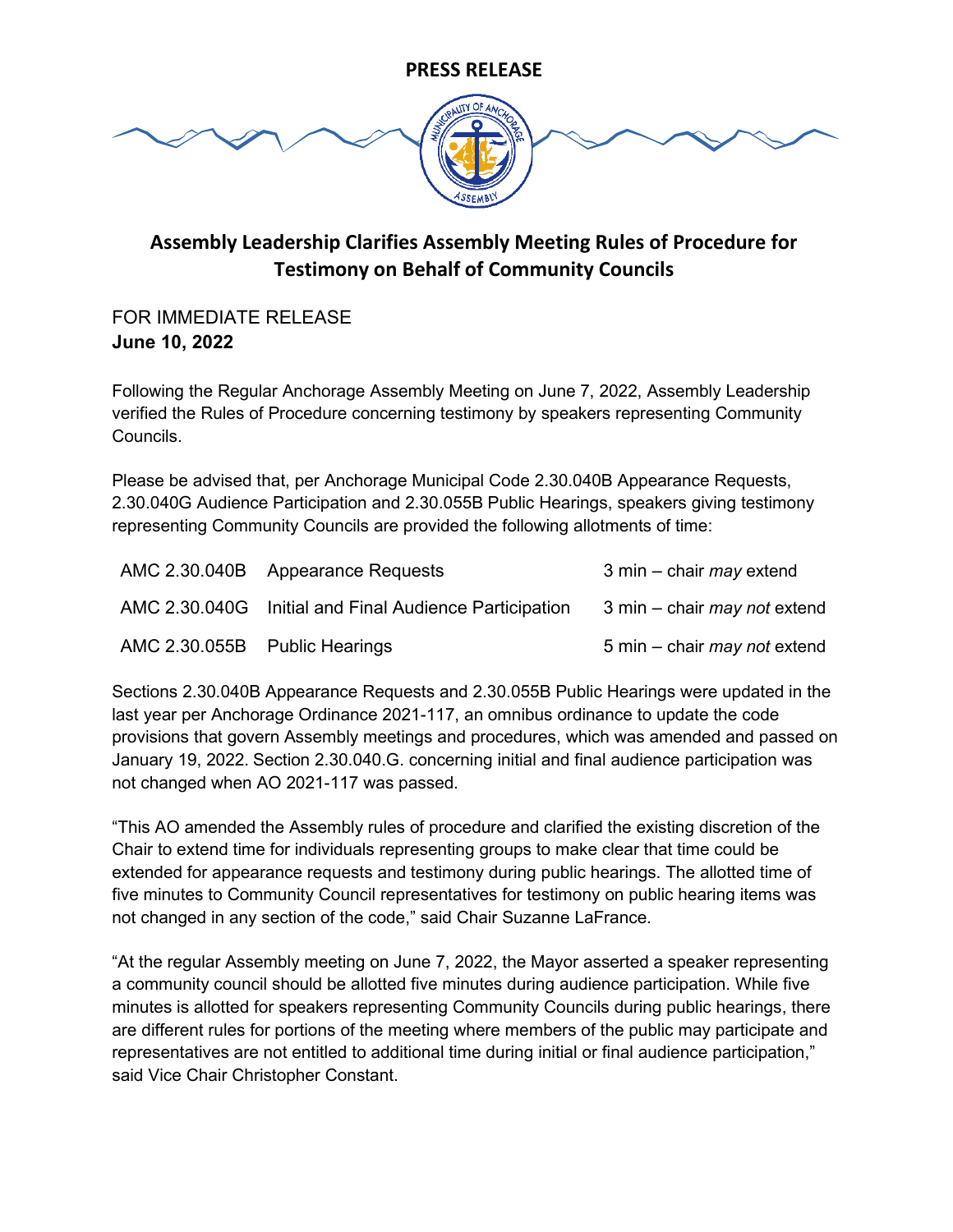## **PRESS RELEASE**

The ordinance as amended is attached for reference and available online via the Public Portal to Assembly Documents. While the updated information is not yet reflected in the Municode Library, updates will be published soon.

###

Contact: Legislative Services [wwmasls@anchorageak.gov,](mailto:wwmasls@anchorageak.gov) 907-538-2259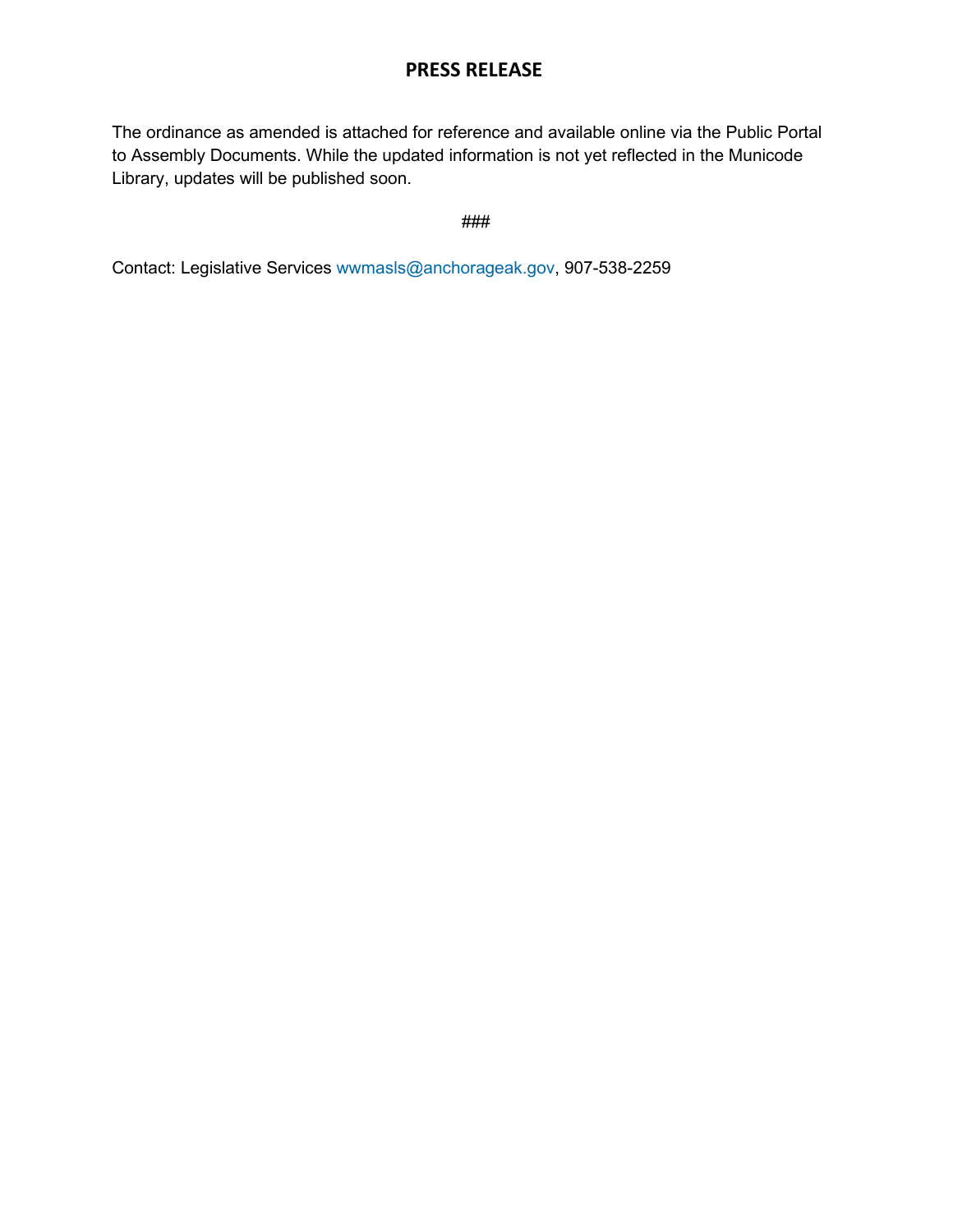|                     | <b>Municipal Clerk's Office</b> |                                                                                   |                             | Submitted by: Assembly Chair LaFrance,                                                                                   |
|---------------------|---------------------------------|-----------------------------------------------------------------------------------|-----------------------------|--------------------------------------------------------------------------------------------------------------------------|
|                     | Amended                         |                                                                                   |                             | Vice Chair Constant, Member                                                                                              |
|                     | Date: January 11, 2022          |                                                                                   |                             | Perez-Verdia                                                                                                             |
|                     | <b>Amended and Approved</b>     |                                                                                   |                             | <b>Assembly Counsel</b>                                                                                                  |
|                     | Date: January 19, 2022          |                                                                                   | For reading:                | November 23, 2021                                                                                                        |
|                     | <b>Mayoral Veto Overridden</b>  |                                                                                   |                             |                                                                                                                          |
|                     | Date: January 28, 2022          |                                                                                   | <b>ANCHORAGE, ALASKA</b>    |                                                                                                                          |
|                     |                                 |                                                                                   | AO No. 2021-117, As Amended |                                                                                                                          |
| 1<br>$\overline{2}$ |                                 |                                                                                   |                             | AN ORDINANCE OF THE ANCHORAGE ASSEMBLY AMENDING ANCHORAGE<br>MUNICIPAL CODE CHAPTER 2.30 RULES OF PROCEDURE FOR ASSEMBLY |
| 3                   |                                 |                                                                                   |                             | TO CODIFY ADDITIONAL RULES OF PROCEDURE FOR THE ASSEMBLY AND                                                             |
| $\overline{4}$      |                                 |                                                                                   |                             | PRESIDING OFFICER TO PROMOTE THE EFFICIENT, SAFE AND ORDERLY                                                             |
| 5                   |                                 | <b>CONDUCT OF ASSEMBLY BUSINESS.</b>                                              |                             |                                                                                                                          |
| 6<br>7              |                                 |                                                                                   |                             | <b>WHEREAS, Anchorage Municipal Charter section 4.04(c) provides "[t]he assembly</b>                                     |
| $\,8\,$<br>9        |                                 | by ordinance shall determine its own rules and order of business";                |                             |                                                                                                                          |
| 10                  |                                 |                                                                                   |                             | WHEREAS, Anchorage Municipal Charter section 4.04(a) provides "[t]he assembly                                            |
| 11<br>12            |                                 | shall elect annually from its membership a presiding officer known as 'chair"';   |                             |                                                                                                                          |
| 13                  |                                 |                                                                                   |                             | <b>WHEREAS, the Anchorage Municipal Assembly has adopted Rules of Procedure</b>                                          |
| 14<br>15            |                                 |                                                                                   |                             | codified in Anchorage Municipal Code chapter 2.30 Rules of Procedure for Assembly;                                       |
| 16                  |                                 |                                                                                   |                             | <b>WHEREAS, Anchorage Municipal Code section 2.30.0301. provides that "In all</b>                                        |
| 17                  |                                 |                                                                                   |                             | matters not covered by this chapter, Robert's Rules of Order, Newly Revised, shall                                       |
| 18                  | govern";                        |                                                                                   |                             |                                                                                                                          |
| 19                  |                                 |                                                                                   |                             | <b>WHEREAS, some of the Assembly's customary practices, such as those relating to</b>                                    |
| 20<br>21            |                                 |                                                                                   |                             | immediate reconsideration of an item, are addressed only in Robert's Rules, and not                                      |
| 22                  | in municipal code;              |                                                                                   |                             |                                                                                                                          |
| 23                  |                                 |                                                                                   |                             |                                                                                                                          |
| 24                  |                                 |                                                                                   |                             | WHEREAS, some of the rules and nomenclature contained in Robert's Rules of                                               |
| 25                  |                                 |                                                                                   |                             | Order, Newly Revised, depart from traditional Assembly practice (e.g., to "lay [an                                       |
| 26                  |                                 |                                                                                   |                             | item] on the table," in Assembly parlance, has been used to add an item to the                                           |
| 27                  |                                 |                                                                                   |                             | agenda, whereas the motion is used in Robert's Rules to "lay [a] main motion aside                                       |
| 28                  | temporarily");                  |                                                                                   |                             |                                                                                                                          |
| 29                  |                                 |                                                                                   |                             |                                                                                                                          |
| 30                  |                                 |                                                                                   |                             | <b>WHEREAS</b> , further codification of the Assembly's rules of procedure in municipal                                  |
| 31<br>32            |                                 | code can reduce confusion and provide greater clarity to the public;              |                             |                                                                                                                          |
| 33                  |                                 |                                                                                   |                             | <b>WHEREAS</b> , this ordinance will not have significant economic effects; now, therefore,                              |
| 34                  |                                 |                                                                                   |                             |                                                                                                                          |
| 35                  |                                 | THE ANCHORAGE ASSEMBLY ORDAINS:                                                   |                             |                                                                                                                          |
| 36                  |                                 |                                                                                   |                             |                                                                                                                          |
| 37                  | Section 1.                      |                                                                                   |                             | Anchorage Municipal Code chapter 2.30 is hereby amended to read as                                                       |
| 38                  |                                 | follows (the remainder of the section is not affected and therefore not set out): |                             |                                                                                                                          |
| 39                  | * * *                           | * * *                                                                             | * * *                       |                                                                                                                          |
| 40                  |                                 |                                                                                   |                             |                                                                                                                          |
| 41                  | 2.30.020                        | Presiding officer.                                                                |                             |                                                                                                                          |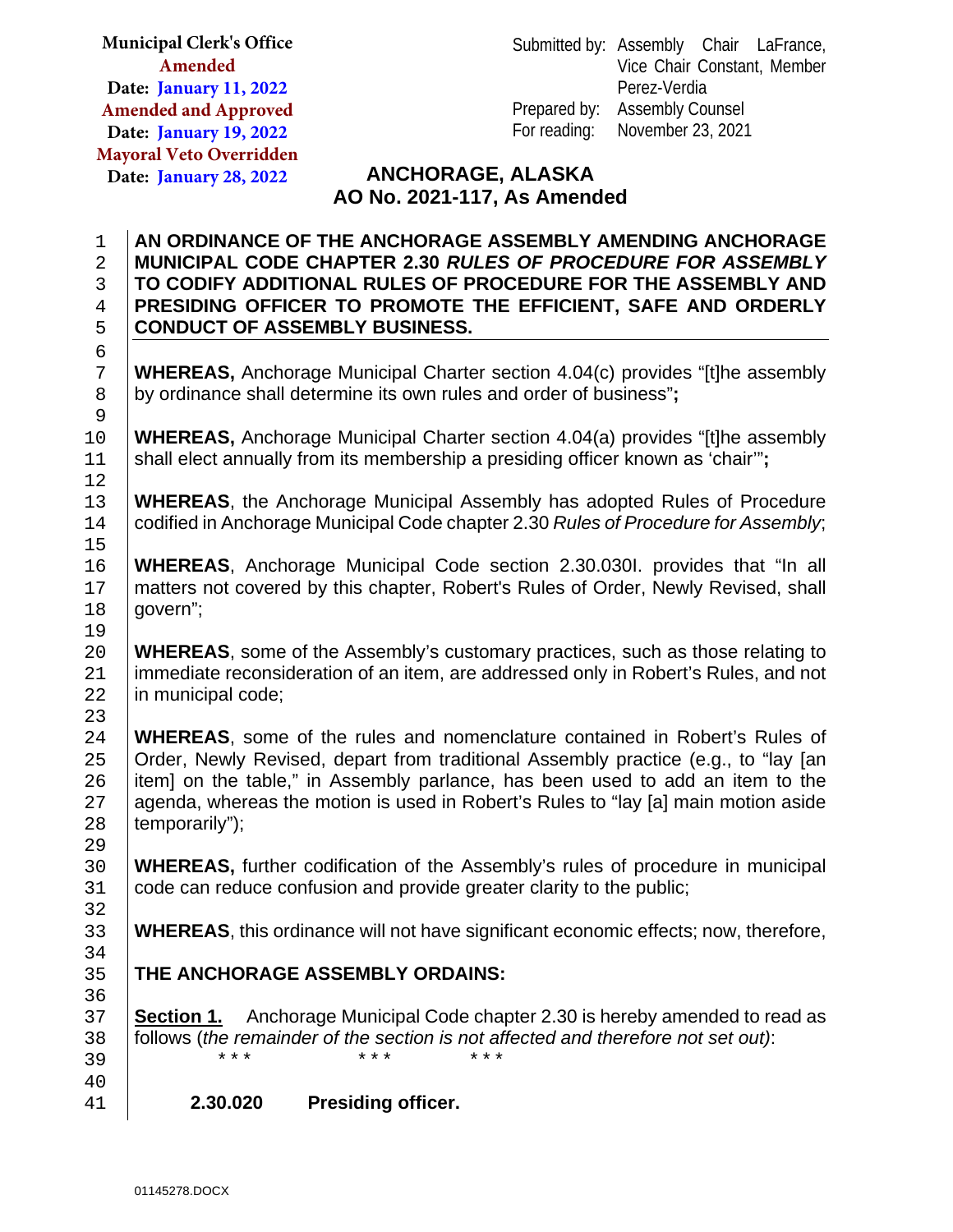| 1              | А.        |                | The chair of the assembly shall be the presiding officer of the assembly. |
|----------------|-----------|----------------|---------------------------------------------------------------------------|
| $\overline{2}$ | B.        |                | The vice-chair of the assembly shall be the presiding officer of the      |
| 3              |           |                | assembly in the case of unavailability of the chair.                      |
| 4              | C.        |                | The presiding officer shall be addressed as "Chair."                      |
| 5              | D.        |                | The presiding officer shall be a member of the assembly with all of the   |
| б              |           |                | power and duties of that office.                                          |
| 7              | <u>E.</u> |                | The chair shall have the authority to make rulings, subject to being      |
| 8              |           |                | overruled by vote of the assembly, to promote the efficient, safe and     |
| 9              |           |                | orderly conduct of Assembly business. That authority shall include:       |
| 10             |           | 1 <sub>1</sub> | <b>Establishment of a seating chart[arrangement of chambers].</b>         |
| 11             |           |                | The chair shall have the authority to establish a seating chart for       |
| 12             |           |                | assembly members and assembly staff [individuals]                         |
| 13             |           |                | participating in an Assembly meeting. [, and to prescribe how             |
| 14             |           |                | the physical space of a premise used for an assembly                      |
| 15             |           |                |                                                                           |
|                |           |                | meeting may be used].                                                     |
| 16             |           | 2.             | Arrangement of chambers. The chair shall have the                         |
| 17             |           |                | authority to prescribe how the physical space of a premise used           |
| 18             |           |                | for an assembly meeting may be used.                                      |
| 19             |           | <u>3[2].</u>   | Prohibited items. The chair shall have the authority to prohibit          |
| 20             |           |                | members of the public from bringing dangerous or distracting              |
| 21             |           |                | items to Assembly premises, or to require an item to be removed           |
| 22             |           |                | from Assembly premises if it is being used to create an actual            |
| 23             |           |                | disturbance.                                                              |
| 24             |           | $4[3]$ .       | Removal for actual disturbance. The chair shall have the right to         |
| 25             |           |                | order a person to be removed from a meeting for creating an               |
| 26             |           |                | actual disturbance to the meeting.                                        |
| 27             |           | <u>5[4].</u>   | Direction to security. The chair shall have the right to direct           |
| 28             |           |                | security guards at Assembly chambers, in furtherance of                   |
| 29             |           |                | Assembly meeting purposes.                                                |
| 30             |           | $6[5]$ .       | Signage. The chair shall authorize signage posted at Assembly             |
| 31             |           |                | meetings, related to the Assembly meeting.                                |
| 32             |           | <u>7[6].</u>   | Safety rules. The chair may adopt rules to promote the safety of          |
| 33             |           |                | members and attendees of assembly meetings.                               |
| 34             |           | <u>8[Z].</u>   | Dilatory motions, points of order, and requests for information.          |
| 35             |           |                | The chair shall rule out of order motions, points of order, and           |
| 36             |           |                | requests for information that are dilatory.                               |
| 37             |           | <u>9[8].</u>   | Non-germane requests for information. The chair shall rule that           |
| 38             |           |                | a request for information is out of order if it is not germane to the     |
| 39             |           |                | pending motion or public hearing.                                         |
| 40             |           |                | 10[9]. Recess. The chair may temporarily recess a meeting for             |
| 41             |           |                | convenience, to restore order, or to resolve a technical issue.           |
| 42             |           | <u>11[10].</u> | Committee, liaison, and other assignments. The chair                      |
| 43             |           |                | shall appoint assembly members to subcommittees of the                    |
| 44             |           |                | assembly, and appoint a member to chair, vice-chair, or                   |
| 45             |           |                | members to co-chair, each subcommittee. The chair shall                   |
| 46             |           |                | liaisons<br>members<br>appoint<br>assembly<br>to<br>other<br>as           |
|                |           |                |                                                                           |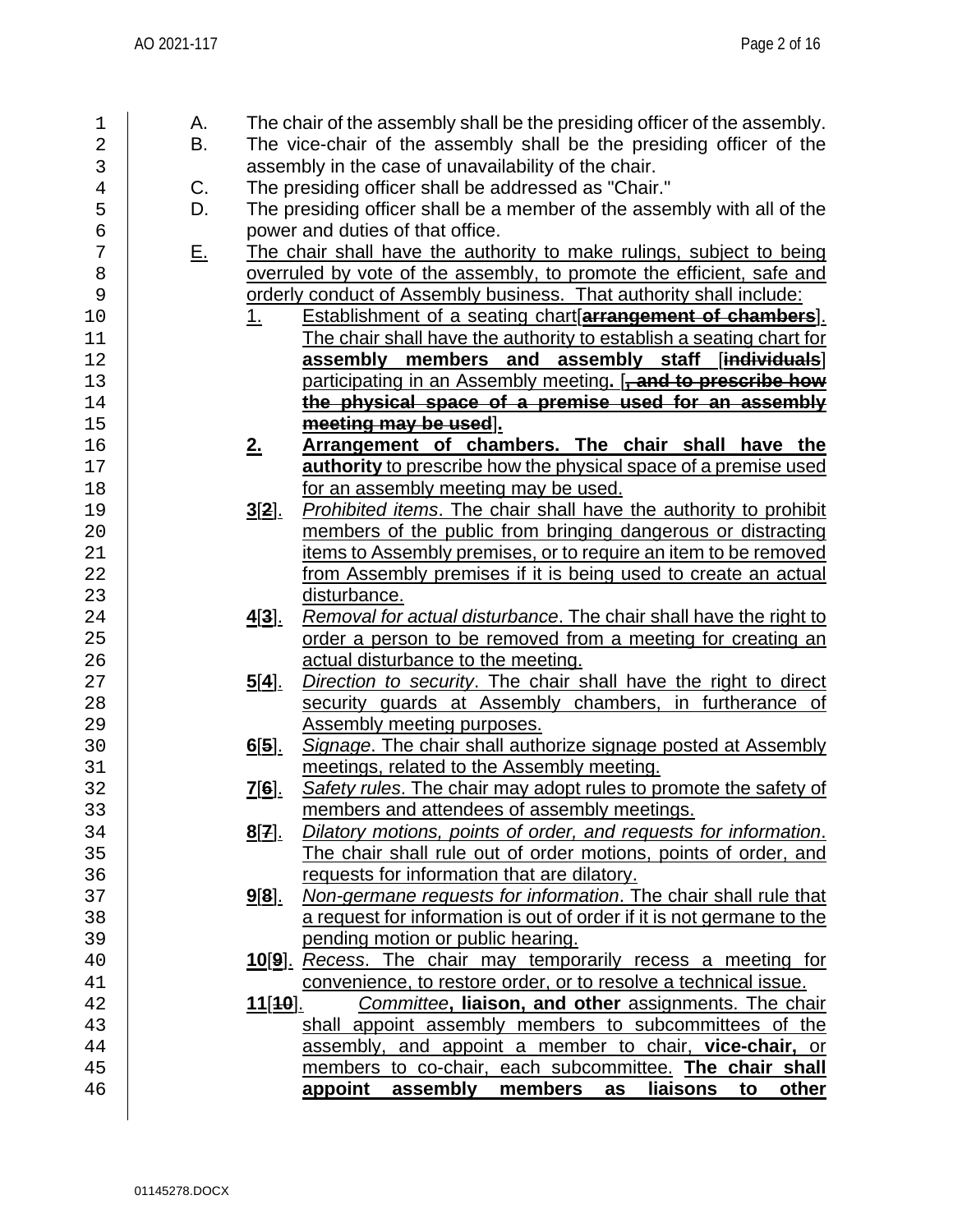1 **organizations, and to roles identified in Charter or this code**  2 **requiring appointment of an assembly member by the**  3 **assembly.**<br>4 **12[44]**. Offic 4 **12**[**11**]. *Office assignments*. The chair shall assign members 5 office space.<br>6 **office space.**<br>13[12]. Direct 6 **13**[**12**]. *Direction to municipal clerk*. The chair shall provide direction to the municipal clerk. 8 9 (AO No. 13-75; AO No. 78-49; AO No. 2017-53, § 4, 4-11-17)  $\begin{array}{c} 10 \\ 11 \end{array}$ 11 **Charter and Code reference: Assembly AMATS Policy Committee**  12 **Members, Charter § 12.03; ACDA Board of Directors, section 25.35.030B.** 13<br>14 14 \*\*\* \*\*\* \*\*\* \*\*\*  $\frac{15}{16}$ 16 **2.30.035 Meeting agenda.**  $17$ <br> $18$ 18 A. *Order of business*. The order of business at all regular meetings of the 19 assembly shall be as follows:<br>20 1. Call to order.  $\begin{array}{ccc} 20 & 1. & \text{Call to order.} \\ 21 & 2. & \text{Roll call.} \end{array}$ 21 2. Roll call.<br>22 3. Pledge o 3. Pledge of allegiance and land acknowledgment.<br>4. Minutes of previous meetings. 23 4. Minutes of previous meetings.<br>24 5. Mavor's report. 24 | 5. Mayor's report.<br>25 | 6. Assembly Chai 25 6. Assembly Chair's report.<br>26 7. Committee and liaison re 26 7. Committee and liaison reports.<br>27 8. Addendum to agenda. 27 | 8. Addendum to agenda.<br>28 | 9. Appearance requests 28 9. Appearance requests and initial audience participation (shall<br>29 begin no earlier than 5:15 p.m. and testimony by the last person 29 begin no earlier than 5:15 p.m. and testimony by the last person<br>20 for initial audience participation shall begin no later than 6:00 for initial audience participation shall begin no later than 6:00  $\begin{array}{c|c}\n 31 & \text{p.m.} \\
32 & \text{a.}\n \end{array}$ Appearance requests shall be in accordance with section 33 2.30.040.<br>34 b. Following Following appearance requests, members of the public 35 | may be heard under initial audience participation, in 36 accordance with subsection 2.30.040G.<br>37 10 Consent agenda. 37 **10.** Consent agenda.<br>38 **10. Consent agenda.** 38 Routine items requiring assembly action may be placed on the<br>39 consent agenda for approval upon a single motion and vote. 39 consent agenda for approval upon a single motion and vote.<br>40 **Prior to approval on the request of any member of the assembly.** Prior to approval, on the request of any member of the assembly, 41 an item placed on the consent agenda may be pulled from the consent agenda may be pulled from the consent agenda and considered with a separate vote. 42 consent agenda and considered with a separate vote.<br>43 a. Resolutions for action - proclamations and reco 43 a. Resolutions for action - proclamations and recognitions.<br>44 b. Resolutions for action - other. 44 b. Resolutions for action - other.<br>45 c. Bid awards. c. Bid awards.<br>d. New busines 46 d. New business.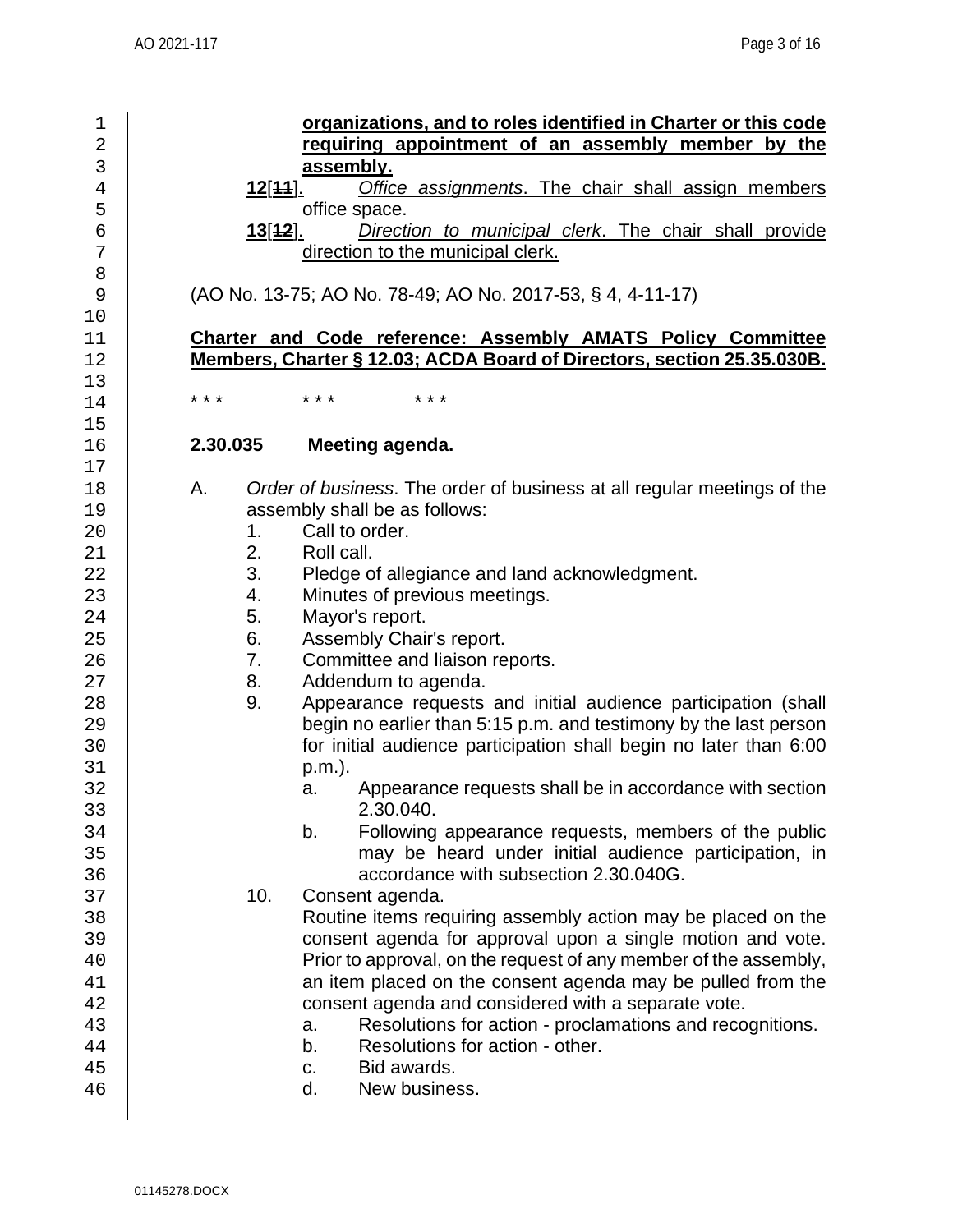| 1              |                   | Appropriation items.<br>e.                                                                     |
|----------------|-------------------|------------------------------------------------------------------------------------------------|
| $\overline{2}$ |                   | f.<br>Information and reports.                                                                 |
| 3              |                   | and<br>Ordinances<br>resolutions for<br>introduction.<br>All<br>g.                             |
| $\,4$          |                   | ordinances and those resolutions requiring a public                                            |
| 5              |                   | hearing will be placed on the consent agenda for                                               |
| $\epsilon$     |                   | introduction and will be set for public hearing at a future                                    |
| 7              |                   | meeting.                                                                                       |
| 8              | 11.               | Unfinished business and unfinished action on public hearing                                    |
| 9              |                   | items.                                                                                         |
| $10$           | 12.               | Unfinished business and unfinished action on quasi-                                            |
| 11             |                   | judicial matters after public hearing, or other administrative                                 |
| 12             |                   | matters, and special orders[RESERVED].                                                         |
| 13             | 13.               | Continued public hearings (shall begin no earlier than 6:00 p.m.,                              |
| 14             |                   | and shall be taken up immediately following completion of                                      |
| 15             |                   | unfinished business and unfinished action on public hearing                                    |
| 16             |                   | items).                                                                                        |
| 17             | 14.               | New public hearings (shall begin no earlier than 6:00 p.m. and                                 |
| 18             |                   | shall be taken up immediately following completion of continued                                |
| 19             |                   | public hearings).                                                                              |
| 20             | 15.               | New and continued q[Q]uasi-j[J]udicial public hearings[OR                                      |
| 21             |                   | ADMINISTRATIVE MATTERS AND SPECIAL ORDERS].                                                    |
| 22             | 16.               | Final audience participation.                                                                  |
| 23<br>24       | 17.<br>18.        | Assembly comments.<br>Executive sessions.                                                      |
| 25             | 19.               | Adjournment shall be promptly at 11:00 p.m.; provided,                                         |
| 26             |                   | however, by two-thirds vote of the assembly, adjournment and                                   |
| 27             |                   | business before the assembly may be continued past 11:00 p.m.                                  |
| 28             |                   | until 12:00 midnight.                                                                          |
| 29             | В.                | Laid-on-the-table items. Upon passage of a motion to amend the                                 |
| 30             |                   | agenda duly made and seconded, any member of the assembly may                                  |
| 31             |                   | request action on items not included in the regular or addendum                                |
| 32             |                   | agenda. A motion to "lay an item on the table" may be taken as a motion                        |
| 33             |                   | to amend the agenda.                                                                           |
| 34             | 1.                | Ordinances. Ordinances for introduction may be laid on the table                               |
| 35             |                   | at any time, pursuant to Charter Section 10.01. Ordinances shall                               |
| 36             |                   | be set for a public hearing following introduction and upon                                    |
| 37             |                   | approval of three assembly members. The required approval                                      |
| 38             |                   | may be in the form of a motion by an assembly member to                                        |
| 39             |                   | introduce an ordinance, accompanied by both a second and a                                     |
| 40             |                   | third.                                                                                         |
| 41             | 2.                | Resolutions to be set for a public hearing at a future meeting. A                              |
| 42             |                   | resolution may introduced and be laid on the table at any time if                              |
| 43             |                   | the member introducing the resolution moves to set the                                         |
| 44             |                   | resolution for public hearing at a future meeting and the motion                               |
|                |                   |                                                                                                |
| 45<br>46       | $\underline{3}$ . | is approved by majority vote.<br>All other assembly items, including resolutions not set for a |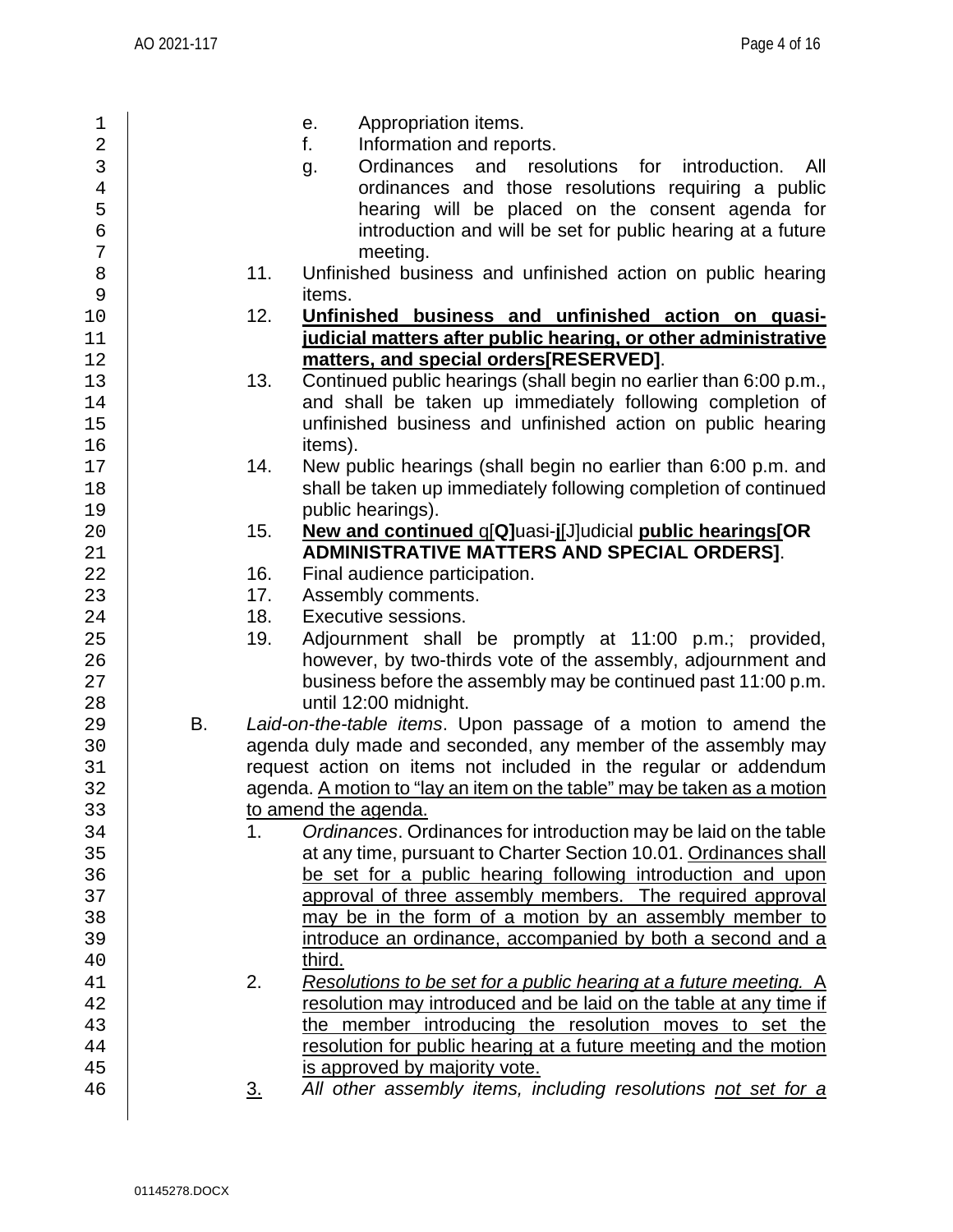| 1              |           | public hearing at a future meeting. Upon an affirmative vote of                       |
|----------------|-----------|---------------------------------------------------------------------------------------|
| $\overline{2}$ |           | at least eight members, the assembly may take action on these                         |
| 3              |           | items only under circumstances that require immediate                                 |
| $\overline{4}$ |           | assembly action, such as financial necessity, natural disasters,                      |
| 5              |           | or when time is of the essence for assembly action on an item.                        |
| $\sigma$       | C.        | Supplemental materials. Additional materials on an item included on a                 |
| 7              |           | properly published and distributed agenda may be added at any time.                   |
| 8              | D.        | Public notice of agenda. The agenda for the regular assembly meetings                 |
| 9              |           | shall be published no fewer than 36 hours prior to any regular assembly               |
| 10             |           | meeting.                                                                              |
| 11             | Ε.        | Agenda distribution. The agenda for regular assembly meetings shall                   |
|                |           |                                                                                       |
| 12             |           | be distributed to each assembly member and the mayor not less than                    |
| 13             |           | 72 hours prior to the regular assembly meeting.                                       |
| 14             | $F_{\pm}$ | Agenda for special meeting. The agenda for a special meeting shall                    |
| 15             |           | include such items as are necessary to accomplish the purpose of the                  |
| 16             |           | meeting, and at least the following:                                                  |
| 17             |           | Call to order.                                                                        |
| 18             |           | Roll call.                                                                            |
| 19             |           | Pledge of allegiance and land acknowledgment.                                         |
| 20             |           | Items of business.                                                                    |
| 21             |           | Audience participation.                                                               |
| 22             |           | <b>Assembly comments.</b>                                                             |
| 23             |           | $\frac{1}{2}$ $\frac{2}{3}$ $\frac{4}{4}$ $\frac{5}{6}$ $\frac{6}{7}$<br>Adjournment. |
| 24             | <u>G.</u> | <b>Public hearings at continued and special meetings. Continued and new</b>           |
| 25             |           | public hearings at special meetings, if any, may be opened or resumed                 |
| 26             |           | at any time during the pendency of the meeting.                                       |
| 27             | <u>Н.</u> | Adoption. A published agenda applies to the meeting for which it was                  |
| 28             |           | published, subject to amendment at the meeting, and does not need to                  |
| 29             |           | be formally adopted or approved by vote.                                              |
| 30             |           |                                                                                       |
|                |           |                                                                                       |
| 31             | * * *     | (AO No. 2017-53, § 6, 7-1-17; AO No. 2020-30(S), § 2, 4-28-20)                        |
| 32             |           |                                                                                       |
| 33             |           |                                                                                       |
| 34             | 2.30.040  | Appearance requests and audience participation.                                       |
| 35             | А.        | A person wishing to speak before the assembly under "appearance"                      |
| 36             |           | requests" must file an appearance request with the municipal clerk                    |
| 37             |           | specifying the topic on which the person intends to speak.                            |
| 38             | В.        | Appearance requests will be heard by the assembly when placed on                      |
| 39             |           | the agenda by the municipal clerk. A person may only file one                         |
| 40             |           | appearance request per meeting. Each speaker is limited to three                      |
| 41             |           | minutes of testimony. The chair may, at the chair's discretion, extend                |
| 42             |           | the time for remarks beyond three minutes when the speaker is                         |
| 43             |           | representing a group.                                                                 |
| 44             | C.        | In determining whether or not appearance requests are placed on the                   |
| 45             |           | agenda, the municipal clerk, in conjunction with the assembly chair,                  |
| 46             |           | shall adhere to the following:                                                        |
|                |           |                                                                                       |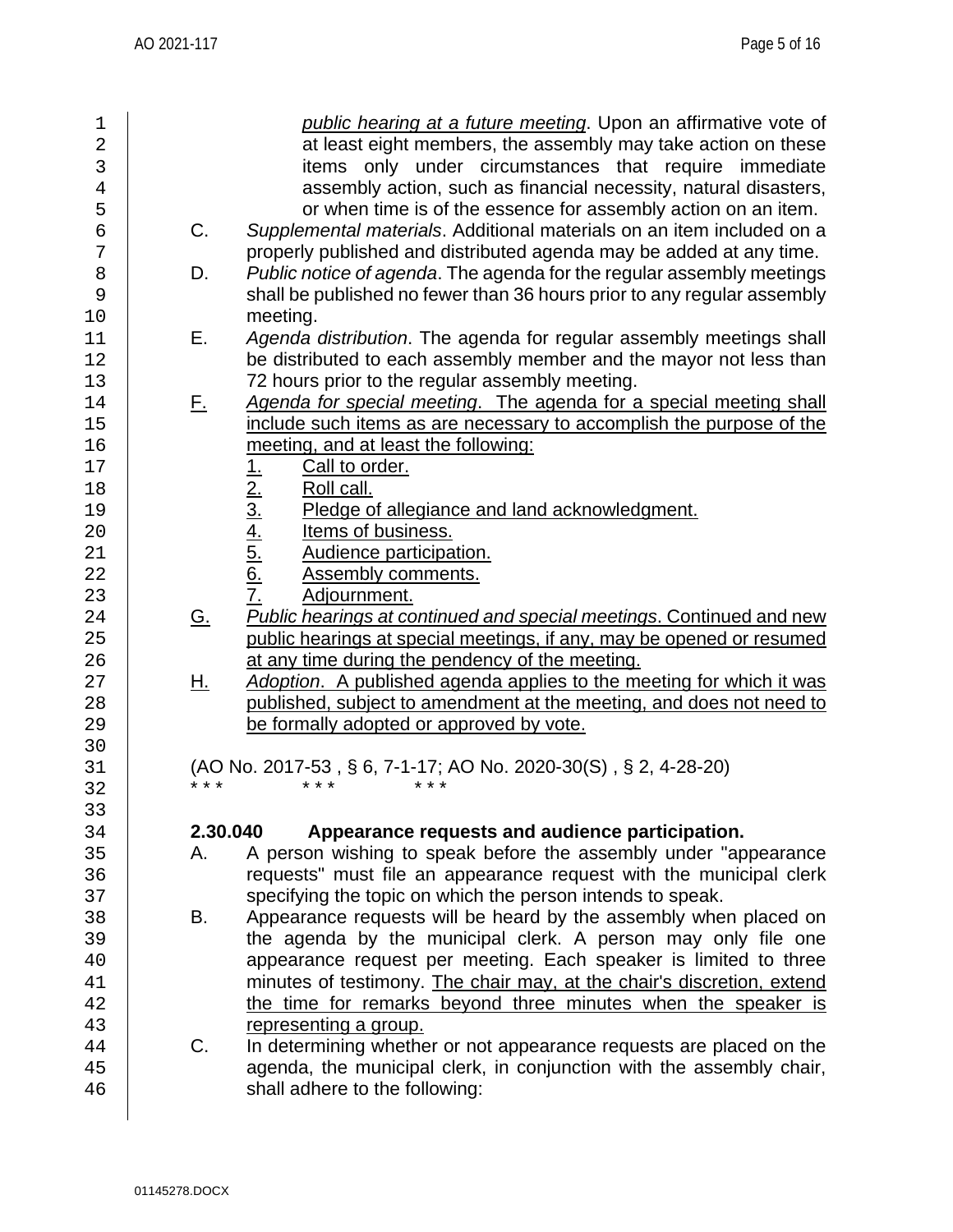| 1<br>$\overline{2}$            |          | 1.<br>If the appearance request has clearly defined administrative<br>channels of resolution that have not yet been utilized by the |
|--------------------------------|----------|-------------------------------------------------------------------------------------------------------------------------------------|
| $\mathsf{3}$<br>$\overline{4}$ |          | person requesting an appearance before the assembly, the<br>municipal clerk shall refer the person to the appropriate               |
| 5                              |          | administrative channels of resolution.                                                                                              |
| $\epsilon$                     |          | 2.<br>Except under special circumstances as determined by the chair,                                                                |
| 7                              |          | appearance requests which involve the following shall not be                                                                        |
| 8                              |          | accepted.                                                                                                                           |
| 9                              |          | Items that have clearly defined administrative channels of<br>a.                                                                    |
| 10                             |          | resolution that have not yet been utilized by the person.                                                                           |
| 11                             |          | Items that the assembly or administration has no<br>b.                                                                              |
| 12                             |          | jurisdiction over and/or responsibility or authority to                                                                             |
| 13                             |          | resolve per the Municipal Charter, Municipal Code, or                                                                               |
| 14                             |          | Municipal Code of Regulations.                                                                                                      |
| 15                             |          | Subjects currently under labor negotiations.<br>C.                                                                                  |
| 16                             |          | An item upon which litigation involving the person or the<br>d.                                                                     |
| 17                             |          | person's representative is currently pending.                                                                                       |
| 18                             |          | To ensure that sufficient time remains available for the Assembly<br>$\underline{3}$ .                                              |
| 19                             |          | to conduct its business, not more than three appearance                                                                             |
| 20                             |          | requests will typically be granted for any single meeting.                                                                          |
| 21                             | D.       | Appearance requests accepted by the municipal clerk must be placed                                                                  |
| 22                             |          | before the assembly no later than 14 days after acceptance.                                                                         |
| 23                             | Е.       | In lieu of appearance requests, the assembly will accept brief written                                                              |
| 24                             |          | communications on any subject at the electronic transmission address                                                                |
| 25                             |          | assigned to assembly members by the Municipality of Anchorage.                                                                      |
| 26                             |          | Other written communications directed to the assembly will be                                                                       |
| 27                             |          | reproduced, if necessary, and distributed to assembly members by the                                                                |
| 28                             |          | municipal clerk no later than 14 days after receipt.                                                                                |
| 29                             | F.       | Persons who do not wish to speak before the assembly under                                                                          |
| 30                             |          | "appearance requests," persons who had their appearance request                                                                     |
| 31                             |          | denied under subsection C.2 of this section, or persons who do not wish                                                             |
| 32                             |          | to submit written communications, may be heard under "audience                                                                      |
| 33                             |          | participation."                                                                                                                     |
| 34                             | G.       | If time is available, final audience participation shall be scheduled at                                                            |
| 35                             |          | each regular meeting. Audience participation is limited to three minutes                                                            |
| 36                             |          | of testimony per speaker, whether during initial or final scheduled                                                                 |
| 37                             |          | audience participation. A person may testify on any topic; however, a                                                               |
| 38                             |          | person shall not testify on the speaker's own appearance request at the                                                             |
| 39                             |          | same meeting.                                                                                                                       |
| 40                             |          | (AO No. 78-49; AO No. 79-137, 10-18-79; AO No. 94-177(S), § 2, 10-27-94;                                                            |
| 41                             |          | AO No. 2014-2(S), § 1, 2-25-14; AO No. 2017-53, § 7, 4-11-17; AO No. 2020-                                                          |
| 42                             |          | $30(S)$ , § 4, 4-28-20)                                                                                                             |
| 43                             |          |                                                                                                                                     |
| 44                             | * * *    | * * *<br>* * *                                                                                                                      |
| 45                             | 2.30.055 | Conduct of public hearing.                                                                                                          |
| 46                             | А.       | The chair or presiding member of the assembly meeting may request                                                                   |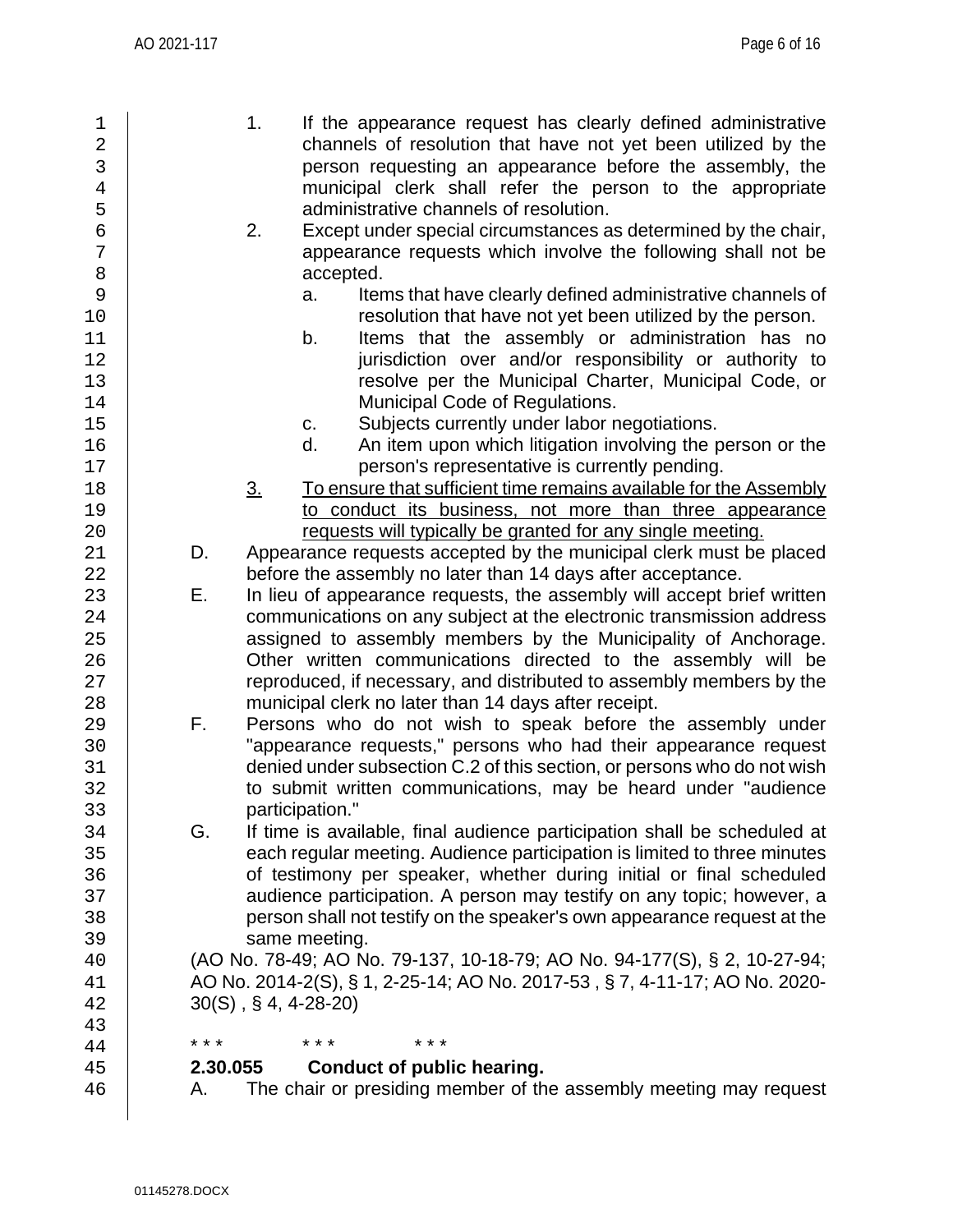| 1<br>$\overline{a}$<br>3<br>$\overline{4}$<br>5<br>6<br>7<br>8<br>9<br>10<br>11<br>12 | В.       | persons testifying at public hearing to give their name, and to identify<br>their neighborhood or community of residence.<br>Each individual giving testimony shall be allocated three minutes. The<br>time limit for a designated representative of a community council is five<br>minutes. The time limit for a designated representative of the Native<br>Village of Eklutna is five minutes. The chair may, at the chair's<br>discretion, extend the time for remarks beyond three minutes when the<br>speaker is representing a group. The speaker must focus testimony to<br>the topic of the public hearing. An individual may use a portion of their<br>allocated time to engage in silent protest, but while doing so, must not<br>prevent or delay other members of the public from providing [the<br>assembly from receiving other] testimony while the individual's silent |
|---------------------------------------------------------------------------------------|----------|----------------------------------------------------------------------------------------------------------------------------------------------------------------------------------------------------------------------------------------------------------------------------------------------------------------------------------------------------------------------------------------------------------------------------------------------------------------------------------------------------------------------------------------------------------------------------------------------------------------------------------------------------------------------------------------------------------------------------------------------------------------------------------------------------------------------------------------------------------------------------------------|
| 13<br>14                                                                              | * * *    | protest continues.                                                                                                                                                                                                                                                                                                                                                                                                                                                                                                                                                                                                                                                                                                                                                                                                                                                                     |
| 15<br>16<br>17<br>18<br>19<br>20<br>21<br>22<br>23<br>24<br>25<br>26                  | Е.<br>F. | If any time scheduled for public hearing proves inadequate to hear all<br>persons present to testify, the public hearing shall be continued.<br>Continued public hearing may be scheduled for any day of the<br>1.<br>week.<br>If the date, time, and location of continued public hearing cannot<br>2.<br>be announced when the public hearing is continued, public<br>notice shall be given as soon as practicable.<br>If the assembly anticipates public hearing or assembly deliberation will<br>draw more people than the assembly chambers will accommodate,<br>additional space with audio or audio and video in the Wilda Marston<br>Theater or other location will be used, if available, to facilitate seating<br>for additional members of the public.                                                                                                                      |
| 27<br>28<br>29<br>30<br>31<br>32<br>33                                                | G.       | Notwithstanding subsection E. of this section, the assembly may close<br>a public hearing:[.]<br>In order to meet a deadline imposed by law, [OR]<br>1.<br>If necessary to pass an [BUDGET OR APPROPRIATION] item which<br>2.<br>is, in the sole discretion of the assembly, time sensitive[.], or<br>If the item for which the public hearing is being conducted is<br><u>3.</u><br>postponed indefinitely.                                                                                                                                                                                                                                                                                                                                                                                                                                                                           |
| 34<br>35<br>36<br>37<br>38<br>39<br>40<br>41<br>42<br>43                              | Η.       | Questions posed by assembly members should be to provide<br>clarification or additional information on testimony provided. Members<br>shall not engage in debate with members of the public. Questions<br>should not be used as an attempt to lengthen or expand the testimony<br>of an individual. Assembly members shall use restraint and be<br>considerate of the meeting time of the Assembly in exercising the<br>option to pose questions. The chair may intervene if a member is<br>violating the spirit of this subsection, or if questions become so<br>numerous as to impair expeditious conduct of the public hearing.                                                                                                                                                                                                                                                     |
| 44<br>45<br>46                                                                        |          | (AO No. 2014-2(S), § 3, 2-25-14; AO No. 2017-53, § 10, 4-11-17; AO No.<br>2020-137(S), § 2, 1-14-21)                                                                                                                                                                                                                                                                                                                                                                                                                                                                                                                                                                                                                                                                                                                                                                                   |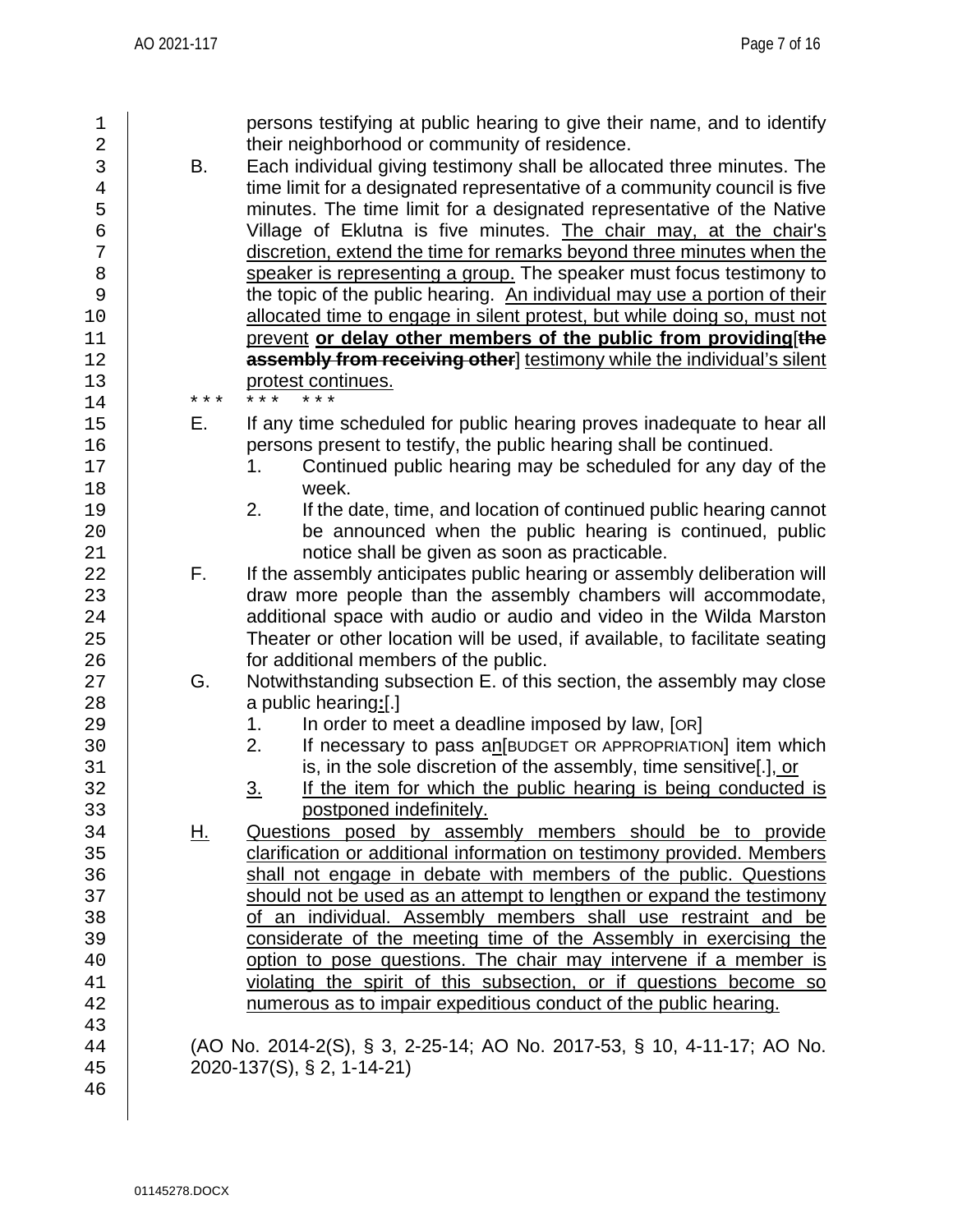| 1              | 2.30.060<br>Public hearings and action on resolutions.                                                |
|----------------|-------------------------------------------------------------------------------------------------------|
| $\overline{2}$ | The assembly may set public hearings on resolutions at such time and<br>А.                            |
| 3              | with such public notice as the assembly may determine.                                                |
| $\overline{4}$ | Public hearings [AND ACTION] on proposed resolutions shall be<br>В.                                   |
| 5              | conducted in compliance with section 2.30.055[THE PROCEDURES FOR                                      |
| б              | ORDINANCES PURSUANT TO THE CHARTER AND THIS CHAPTER].                                                 |
| 7              | Action on proposed resolutions shall be governed by this chapter.<br><u>C.</u>                        |
| 8              |                                                                                                       |
| 9              | (AO No. 78-49; AO No. 92-162; AO No. 94-176, § 3, 9-27-94; AO No. 95-227,                             |
| 10             | 1-2-96; AO No. 2014-2(S), § 4, 2-25-14; AO No. 2017-53, § 11, 4-11-17)                                |
| 11             | State Law reference- Permanent file required, AS 29.25.060.                                           |
| 12             |                                                                                                       |
| 13             | 2.30.065<br><b>Motions.</b>                                                                           |
| 14             | By a member with the floor. A motion that is in order may be made at<br><u>A.</u>                     |
| 15             | any time by a member who has been granted the floor by the chair.                                     |
| 16             | Rules applicable to specific motions.                                                                 |
| 17             | <u>B.</u><br>1.                                                                                       |
|                | Motion to postpone indefinitely. Any main motion may be                                               |
| 18<br>19       | postponed[proposed] indefinitely.<br>Motion to lay on the table. A motion to lay an item on the table |
|                | 2.                                                                                                    |
| 20             | may be taken as a motion to amend the current agenda.                                                 |
| 21             | Motion to change the order of the day. The assembly may re-<br>$\underline{3}$ .                      |
| 22             | order an agenda and take up any item by motion of a member                                            |
| 23             | to change the order of the day. A motion to change the order of                                       |
| 24             | the day requires a second, and a majority vote.                                                       |
| 25             | Motion to continue. A public hearing and action on an item can<br><u>4.</u>                           |
| 26             | be continued to any date.                                                                             |
| 27             | Motion to reopen a public hearing. A motion to reopen a public<br><u>5.</u>                           |
| 28             | hearing requires a majority vote.                                                                     |
| 29             | 6.<br>Motion to reconsider. A motion to reconsider a vote may be                                      |
| 30             | made only by a member who voted with the prevailing side and                                          |
| 31             | seconded by any other member of the assembly. The motion                                              |
| 32             | must be made and seconded during the meeting at which the                                             |
| 33             | action to be reconsidered was taken, or by written notification to                                    |
| 34             | the municipal clerk within 24 hours of the adjournment of the                                         |
| 35             | meeting by the moving party and second. A motion to reconsider                                        |
| 36             | may not be made regarding the assembly's action on whether to                                         |
| 37             | protest a state liquor license or marijuana license application, or                                   |
| 38             | on the assembly's certification of an election. Any member of                                         |
| 39             | the assembly may call up a motion to reconsider which has been                                        |
| 40             | duly made and seconded at any time during the meeting at                                              |
| 41             | which made, or at the next meeting of the assembly.                                                   |
| 42             | Motion to reconsider and enter upon the minutes. A motion to<br><u>6.</u>                             |
| 43             | reconsider and enter upon the minutes is out of order, except in                                      |
| 44             | circumstances:                                                                                        |
| 45             | Absent members. When one or more assembly members<br><u>a.</u>                                        |
| 46             | is absent from the meeting; and                                                                       |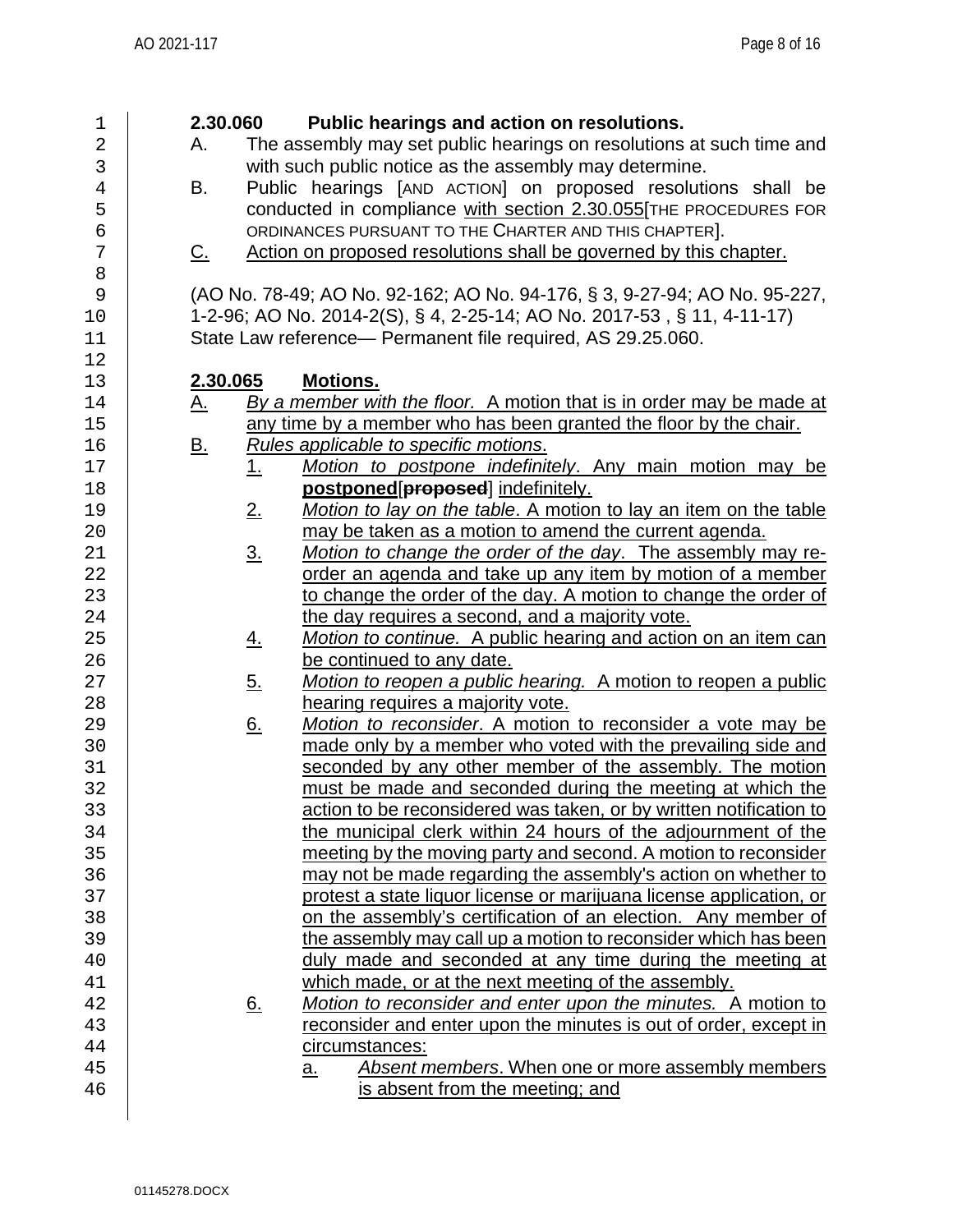| 1              |            | <u>b.</u> | Vote could have changed. The absent members could                     |
|----------------|------------|-----------|-----------------------------------------------------------------------|
| $\overline{2}$ |            |           | have changed the outcome of the vote to be                            |
| 3              |            |           | reconsidered, had the absent members been present and                 |
|                |            |           |                                                                       |
| $\bf 4$        |            |           | voted in the negative.                                                |
| 5              | <u>8.</u>  |           | <b>Effect of motion to reconsider.</b> A proper motion to reconsider, |
| $\epsilon$     |            |           | once seconded, suspends implementation and effect of the              |
| 7              |            |           | decision for which reconsideration is sought, until the assembly      |
|                |            |           |                                                                       |
| 8              |            |           | takes action on that motion.                                          |
| 9              | <u>9.</u>  |           | Second motions to reconsider that are not in order. No motion         |
| 10             |            |           | or item can be reconsidered twice, unless it was materially           |
| 11             |            |           | amended during the first reconsideration. The failure of an           |
|                |            |           |                                                                       |
| 12             |            |           | immediate vote for reconsideration precludes a further motion         |
| 13             |            |           | for reconsideration.                                                  |
| 14             | <u>10.</u> |           | Motion for a division of the assembly. A motion for a division of     |
| 15             |            |           | the assembly is out of order whenever the outcome of the              |
|                |            |           |                                                                       |
| 16             |            |           | immediately prior assembly vote is clear.                             |
| $17$           | <u>11.</u> |           | Motion to rescind or amend something previously adopted. A            |
| 18             |            |           | motion to rescind or to amend something previously adopted            |
| 19             |            |           | may be moved by any member, but must be seconded. An                  |
| 20             |            |           | ordinance, resolution or memorandum may not be rescinded or           |
|                |            |           |                                                                       |
| 21             |            |           | amended by motion [AFTER] if a provision of the measure               |
| 22             |            |           | has been carried out or implemented and after the effective           |
| 23             |            |           | date of the ordinance, resolution, or memorandum has passed.          |
| 24             |            |           | Other actions that cannot be rescinded or amended by motion           |
| 25             |            |           | to amend something previously adopted are as defined in               |
|                |            |           |                                                                       |
| 26             |            |           | Robert's Rules of Order, Newly Revised.                               |
| 27             |            | <u>a.</u> | Approval. A motion to rescind or to amend something                   |
| 28             |            |           | previously adopted requires the approval of two-thirds of             |
| 29             |            |           | the entire assembly unless previous notice of the motion              |
| 30             |            |           | has been given at the regular meeting immediately                     |
|                |            |           |                                                                       |
| 31             |            |           | preceding that meeting during which the motion is to be               |
| 32             |            |           | considered. If previous notice of the motion has been                 |
| 33             |            |           | given, only a majority of the assembly is required for                |
| 34             |            |           | approval.                                                             |
|                |            |           | Further motions if motion fails. Upon failure of a motion to          |
| 35             |            | <u>b.</u> |                                                                       |
| 36             |            |           | rescind for which previous notice has once been given,                |
| 37             |            |           | no further motions or notices of intent to rescind the same           |
| 38             |            |           | action are in order. Upon failure of a motion to amend                |
| 39             |            |           | something previously adopted for which no previous                    |
|                |            |           |                                                                       |
| 40             |            |           | notice has been given, no further motions or notices of               |
| 41             |            |           | intent to amend the same action, substantially similar in             |
| 42             |            |           | substance to the failed motion to amend, are in order.                |
| 43             |            | <u>c.</u> | Time limit and suspension. There is no time limit on                  |
| 44             |            |           | making either a motion to rescind or to amend something               |
|                |            |           |                                                                       |
| 45             |            |           | previously adopted. The making of either motion or the                |
| 46             |            |           | notice of intent to do so does not operate to suspend the             |
|                |            |           |                                                                       |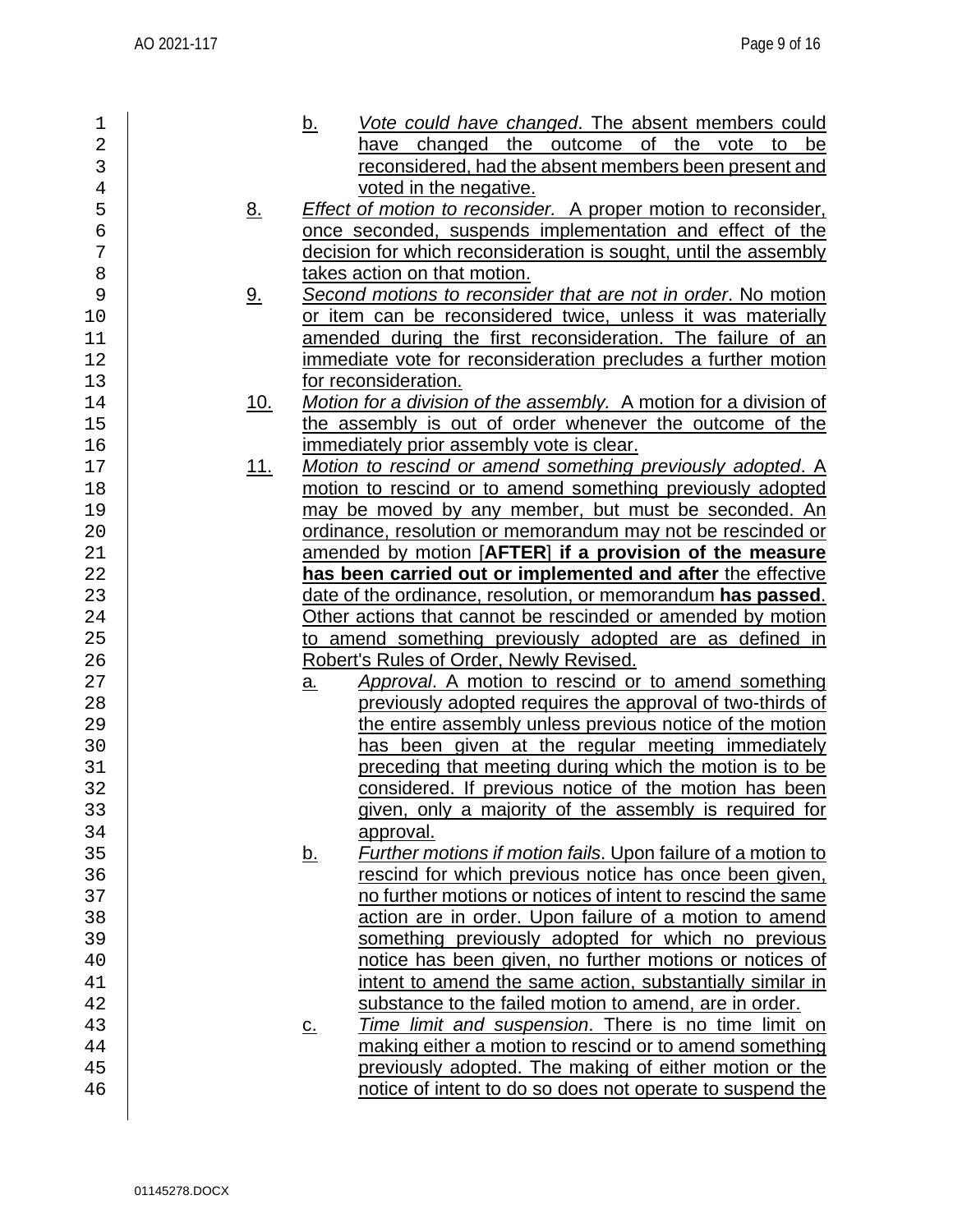| $\mathbf 1$<br>$\overline{2}$<br>3<br>$\overline{4}$<br>5<br>6<br>7<br>8<br>9 |            | implementation or effect of any prior Assembly action, in<br>contrast to a proper motion to reconsider, and the<br>effective date of action is not delayed.<br>Motion to suspend the rules. A motion to suspend the rules<br><u>12.</u><br>may be applied to a procedural rule in Chapter 2.30 of this<br>code, provided it does not in effect suspend a fundamental<br>principle of parliamentary law or violate a federal or state<br>law, municipal Charter, or another municipal code provision<br>prescribing procedural rules applicable to the subject |
|-------------------------------------------------------------------------------|------------|---------------------------------------------------------------------------------------------------------------------------------------------------------------------------------------------------------------------------------------------------------------------------------------------------------------------------------------------------------------------------------------------------------------------------------------------------------------------------------------------------------------------------------------------------------------|
| 10                                                                            |            | matter.                                                                                                                                                                                                                                                                                                                                                                                                                                                                                                                                                       |
| 11<br>12                                                                      | <u>C</u> . | No Committee Motions. Motions may not be referred to the assembly<br>by committee.                                                                                                                                                                                                                                                                                                                                                                                                                                                                            |
| 13<br>14<br>15<br>16                                                          | <u>D.</u>  | Withdrawal. A motion may be withdrawn by the mover at any time<br>before it is voted upon without the consent of the second, or the<br>assembly.                                                                                                                                                                                                                                                                                                                                                                                                              |
| 17                                                                            | 2.30.070   | Voting and disclosure of financial and private interests.                                                                                                                                                                                                                                                                                                                                                                                                                                                                                                     |
| 18<br>19<br>20                                                                | А.         | Duty to vote. All assembly members present shall vote on each<br>question before the assembly for determination, unless excused by the<br>chair or a quorum of the assembly as provided in subsection B.                                                                                                                                                                                                                                                                                                                                                      |
| 21<br>22<br>23<br>24<br>25                                                    | B          | Duty to disclose financial or private interests. Prior to participation in<br>official action, each member shall disclose financial or private interests<br>for determination of whether they are substantial. No member of the<br>assembly may vote or participate in any official action of the assembly<br>on any question in violation of Chapter 1.15, Code of Ethics.                                                                                                                                                                                   |
| 26<br>27<br>28<br>29                                                          | C.         | Stating the question. The chair formally places a motion before the<br>assembly by stating the question. The chair may state the question by<br>referencing written items or amendments, which are incorporated into<br>the chair's statement as if read in full.                                                                                                                                                                                                                                                                                             |
| 30<br>31<br>32<br>33                                                          | <u>D.</u>  | Announcing the vote; tie vote. On completion of the vote, the chair of<br>the assembly shall announce the number of affirmative votes, the<br>number of negative votes and whether the action has carried or has<br>failed. If the votes on a motion result in a tie, the motion fails.                                                                                                                                                                                                                                                                       |
| 34<br>35<br>36<br>37<br>38<br>39<br>40                                        |            | $E[D.]$ Votes required.<br>An affirmative vote of six members of the assembly is required<br>1.<br>to carry any measure or motion before the assembly, unless a<br>greater number is required by ordinance or the Charter. Any<br>lesser number, even though it constitutes a majority of the<br>members present, shall not carry and the measure shall be<br>defeated.                                                                                                                                                                                       |
| 41<br>42<br>43<br>44<br>45<br>46                                              |            | Some assembly actions require a supermajority of eight votes of<br>2.<br>the assembly. Motions or actions that require eight votes (a<br>supermajority or two-thirds) include:<br>The Charter:<br>a.<br>• § 5.02(c) - motion to override mayoral veto;                                                                                                                                                                                                                                                                                                        |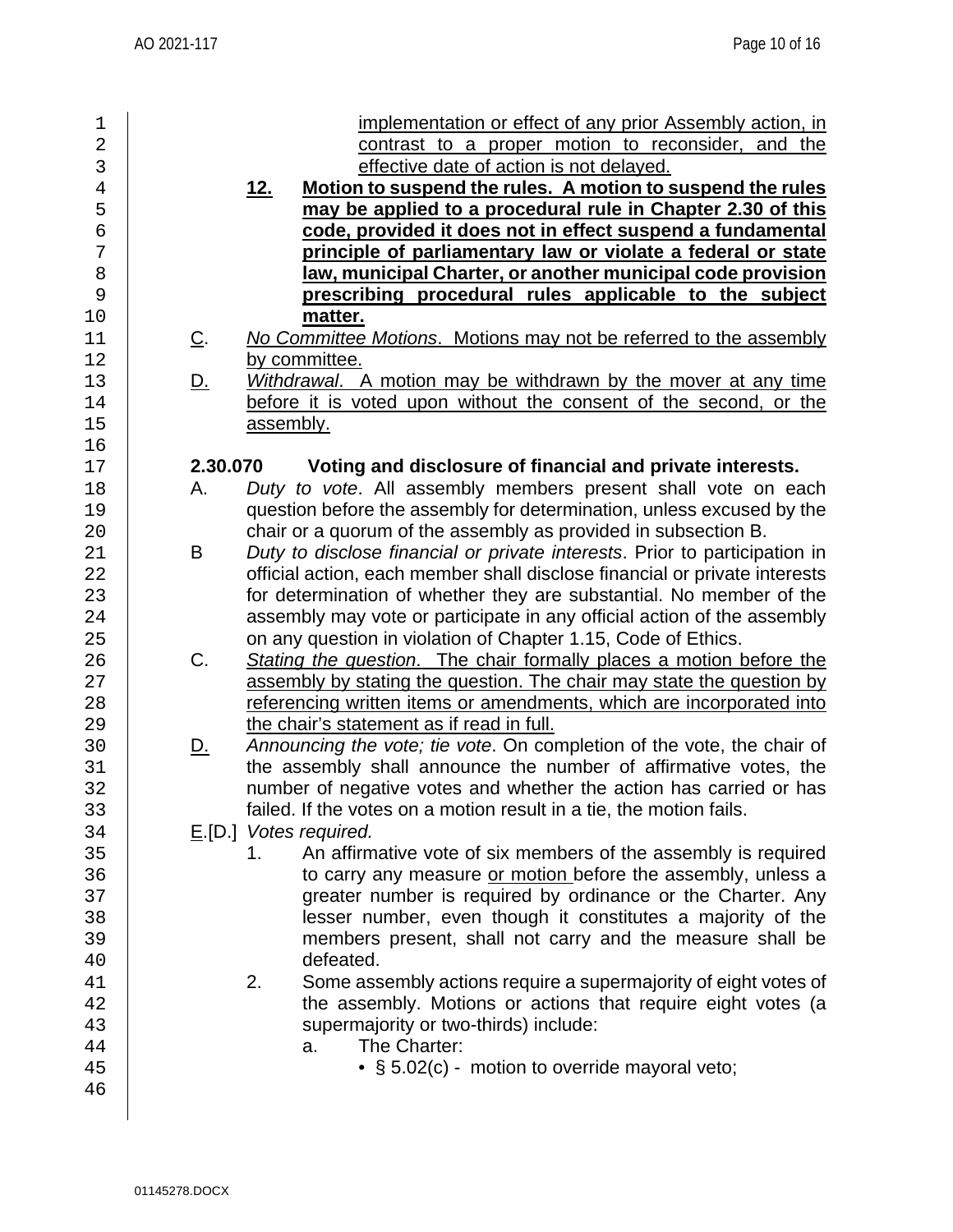| 1<br>$\mathbf 2$<br>3            | • § 7.01(b) - motion to remove an elected official (see<br>also AMC 2.70.030B);                                                                                                                                        |          |
|----------------------------------|------------------------------------------------------------------------------------------------------------------------------------------------------------------------------------------------------------------------|----------|
| $\bf 4$<br>5<br>$\sigma$         | • § 18.02 - motion to approve an ordinance for voters<br>to amend the Charter;                                                                                                                                         |          |
| $\boldsymbol{7}$<br>8<br>9<br>10 | b.<br>Anchorage Municipal Code:<br>$\bullet$ 2.30.035A.14. & 20. -<br>motion to extend the time of<br>the meeting;                                                                                                     |          |
| 11<br>12<br>13<br>14             | $\bullet$ 2.30.080H. -<br>motion<br>rescind<br>to<br>or<br>something previously adopted without prior<br>notice;                                                                                                       | amend    |
| 15<br>16<br>17                   | • 2.70.030B. - motion to remove an elected official (see<br>also Charter at $\S$ 7.01(b));                                                                                                                             |          |
| $18$<br>19<br>20                 | • 3.70.100C.10.- motion to approve decision by arbitrator<br>after impasse;                                                                                                                                            |          |
| 21<br>22<br>23<br>24<br>25       | • 14.20.010. - motion to remove administrative hearing<br>officer prior to expiration of term without<br>cause requires affirmative vote of the mayor<br>and six assembly members or eight<br>members of the assembly; |          |
| 26<br>27<br>28                   | • 21.10.030.- motion to approve appointment<br>members of the board of adjustment;                                                                                                                                     | of       |
| 29<br>30<br>31<br>32<br>33<br>34 | • 21.20.120.- motion to approve zoning map amendment<br>if the amendment is protested by owners in<br>under<br>the<br>certain<br>area<br>circumstances;                                                                | specific |
| 35<br>36<br>37<br>38<br>39       | • 21.20.140. - motion to approve an overlay district<br>zoning map amendment if the overlay<br>district amendment is protected by owners<br>the<br>under<br>certain<br>area<br>in<br>circumstances;                    | specific |
| 40<br>41<br>42<br>43<br>44       | • 21.40.240T. - motion to approve a T zone use if the T<br>zone land use determination is protested by<br>the owners in the area under certain<br>specific circumstances;                                              |          |
| 45<br>46                         | • 25.20.027E. - motion to approve an ordinance on the                                                                                                                                                                  |          |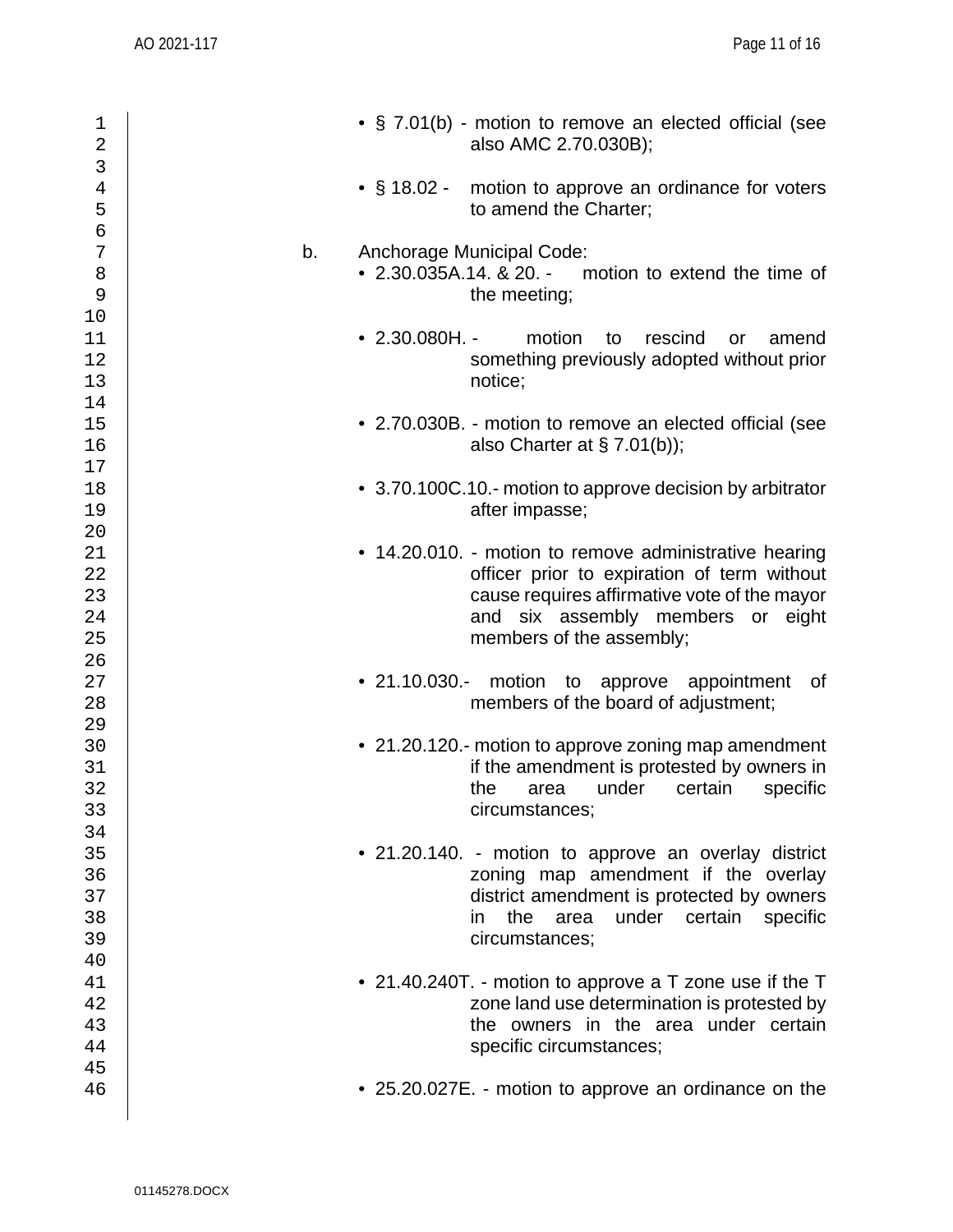| 1<br>$\overline{2}$                          | limitations on the exercise of eminent<br>domain;                                                                                                                                                                                                                                                                                                                                                                  |
|----------------------------------------------|--------------------------------------------------------------------------------------------------------------------------------------------------------------------------------------------------------------------------------------------------------------------------------------------------------------------------------------------------------------------------------------------------------------------|
| 3<br>$\,4$<br>5<br>$\epsilon$<br>7           | • 25.35.065A. - motion to designate and withdrawal of<br>land to<br>municipal<br>the<br>Anchorage<br><b>Community Development Authority;</b>                                                                                                                                                                                                                                                                       |
| $\, 8$<br>9<br>10<br>11<br>12                | • 31.10.020 - motion to remove member of the board of<br>directors of the Anchorage Waste Water<br>Utility (AWWU) affirmative vote of the<br>mayor and six assembly members or eight<br>members of the assembly;                                                                                                                                                                                                   |
| 13<br>14<br>15<br>16<br>17<br>18<br>19       | Other motions or actions as detailed in the Charter and<br>C.<br>code.<br>• 2.30.080l. - other motions or actions not covered by<br>Chapter 2.30 are governed by Robert's<br>Rules of Order, Newly Revised, shall<br>govern.                                                                                                                                                                                       |
| 20<br>21<br>22<br>23<br>24<br>25<br>26<br>27 | <b>F.[E.]</b> Numbers of members for determining a majority or supermajority (two-<br>thirds). Whenever this title refers to a vote of a majority or other greater<br>designated portion of the assembly, the vote required shall be the<br>designated portion of the number of members authorized to serve on<br>the assembly (11 members). A majority is not determined by a majority<br>of the members present. |
| 28<br>29<br>30<br>31<br>32                   | (AO No. 13-75; AO No. 78-49; AO No. 79-137; AO No. 80-56; AO No. 85-56;<br>AO No. 87-17(S); AO No. 94-191, § 1, 10-25-94; AO No. 2001-58, § 1, 3-20-<br>01; AO No. 2002-61, § 1, 3-19-02; AO No. 2005-79, § 1, 6-28-05; AO No.<br>2006-140(S-1), § 3, 1-1-07; AO No. 2017-53, § 12, 4-11-17; AO No. 2020-<br>$30(S)$ , § 6, 4-28-20)                                                                               |
| 33<br>34<br>35                               | Editor's note— Subsection H. is repealed effective March 20, 2002 unless<br>renewed prior thereto.                                                                                                                                                                                                                                                                                                                 |
| 36<br>37<br>38<br>39                         | Charter reference—Voting, §§ 4.02(d), 10.03; quorum, § 4.04(e); ordinances,<br>$§$ 10.01.                                                                                                                                                                                                                                                                                                                          |
| 40<br>41                                     | Cross reference— Code of ethics, ch. 1.15.                                                                                                                                                                                                                                                                                                                                                                         |
| 42<br>43<br>44                               | State Law reference— Requirements for voting, AS 29.20.010.<br>2.30.075<br>Absences,<br>absences,<br>telephonic<br>excused<br>and                                                                                                                                                                                                                                                                                  |
| 45<br>46                                     | participation.<br>Unless a member is participating telephonically with advance approval<br>Α.                                                                                                                                                                                                                                                                                                                      |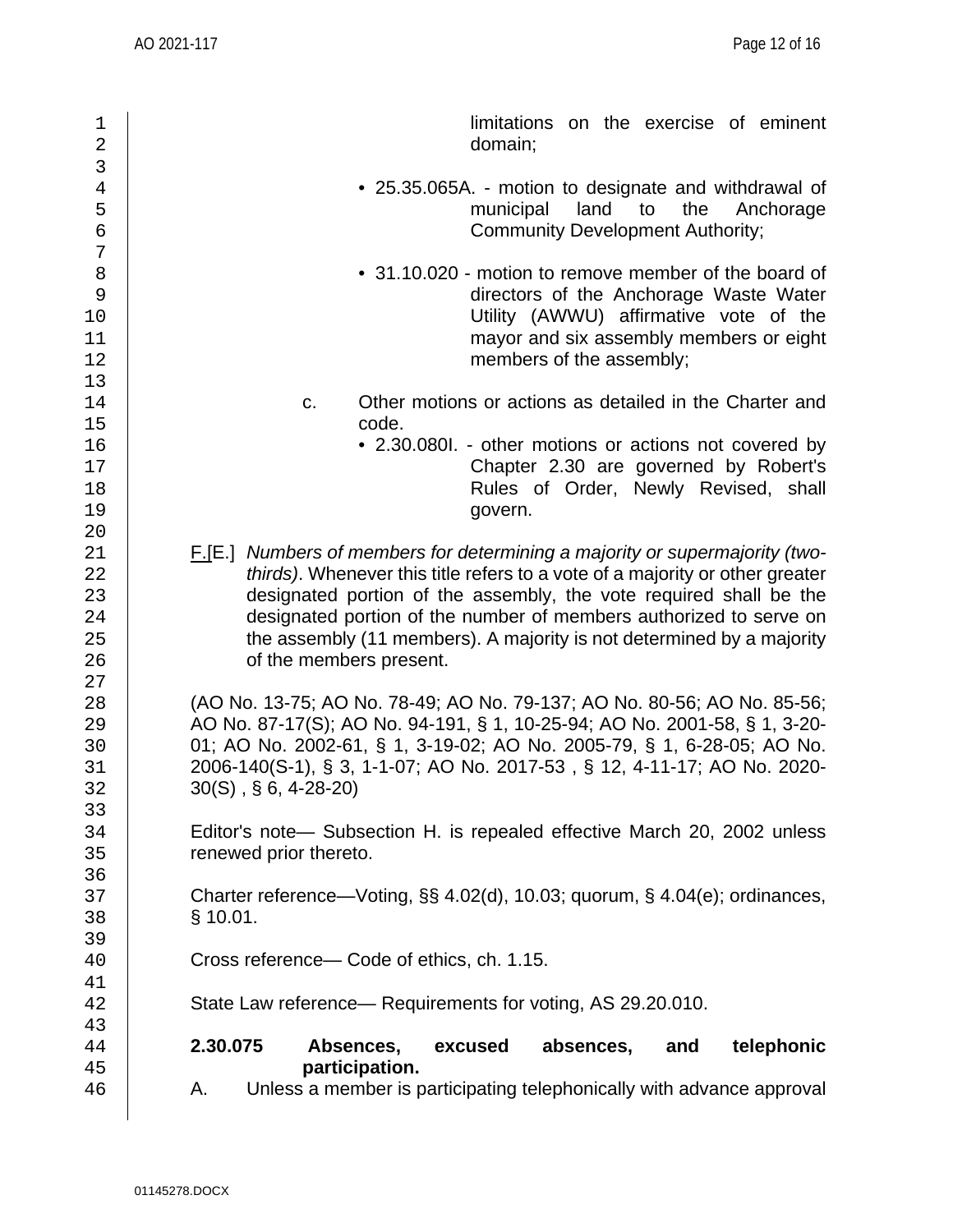| $\mathbf 1$    |          | of the chair, a member of the assembly who is physically absent from     |
|----------------|----------|--------------------------------------------------------------------------|
| $\overline{2}$ |          | a regular or special meeting, including an executive session, will be    |
| $\mathfrak{Z}$ |          | recorded as absent. A member of the assembly who is physically           |
| $\overline{4}$ |          | absent from a regular or special meeting, including an executive         |
| 5              |          | session, and not approved to participate telephonically, must obtain     |
| б              |          | approval from the chair for the absence to be an excused absence.        |
|                |          |                                                                          |
| 7              | В.       | A member of the assembly who is participating telephonically under this  |
| 8              |          | section may participate in and vote at the meeting by telephone or other |
| 9              |          | electronic means under the following circumstances:                      |
| 10             |          | The meeting is held with a quorum of members physically<br>1.            |
| 11             |          | present, except as expressly provided in subsection D. of this           |
| 12             |          | section;                                                                 |
| 13             |          | Reasonable technical capabilities are available at the meeting<br>2.     |
| 14             |          | location to allow the member to participate, to include being able       |
| 15             |          | to hear and engage in discussion, and being audible to all               |
| 16             |          | persons participating in the meeting;                                    |
| 17             |          | 3.<br>The member participating telephonically has the ability to obtain  |
| 18             |          | the meeting agenda and other pertinent documents to be                   |
| 19             |          | discussed and/or acted upon; and                                         |
| 20             |          | A member who is participating telephonically will have a voice<br>4.     |
| 21             |          | vote.                                                                    |
| 22             | C.       | Telephonic participation under this section shall include any means      |
| 23             |          | through which a member may participate remotely, to include being        |
| 24             |          | able to hear and engage in discussion, and being audible to all persons  |
| 25             |          | participating in the meeting.                                            |
| 26             | D.       | When the mayor, governor, or federal government has declared an          |
| 27             |          | emergency, or for good cause by ruling of the chair, a quorum of         |
| 28             |          | assembly members may be established with the combined total of           |
| 29             |          | members physically or telephonically present.                            |
| 30             |          | (AO No. 2017-53, § 13, 4-11-17; AO No. 2020-31, § 1, 3-20-20)            |
| 31             |          |                                                                          |
| 32             | 2.30.080 | Conduct of debate and discussion: general parliamentary                  |
| 33             |          | authority.                                                               |
| 34             | А.       | Obtaining the floor. The mayor or any assembly member, when desiring     |
| 35             |          | to speak at an assembly meeting, shall respectfully address the chair    |
| 36             |          | as "Chair," and shall refrain from speaking until recognized.            |
| 37             | В.       | Order of recognition. Debate on any question before the assembly may     |
| 38             |          | be initiated by any member, but the moving party shall be given first    |
| 39             |          | opportunity to do so. When two or more members request recognition       |
| 40             |          | at the same time, the chair shall determine which one shall speak first. |
| 41             |          | The chair may call on members in the order in which they indicated       |
| 42             |          | their desire to speak, or may attempt to alternate between those         |
| 43             |          | favoring and opposing a motion. No one is entitled to the floor a second |
| 44             |          | time in debate on the same motion on the same day as long as any         |
| 45             |          | other member who has not spoken on this motion desires the floor.        |
| 46             | C.       | Order and decorum; rulings of the chair. The chair shall be charged      |
|                |          |                                                                          |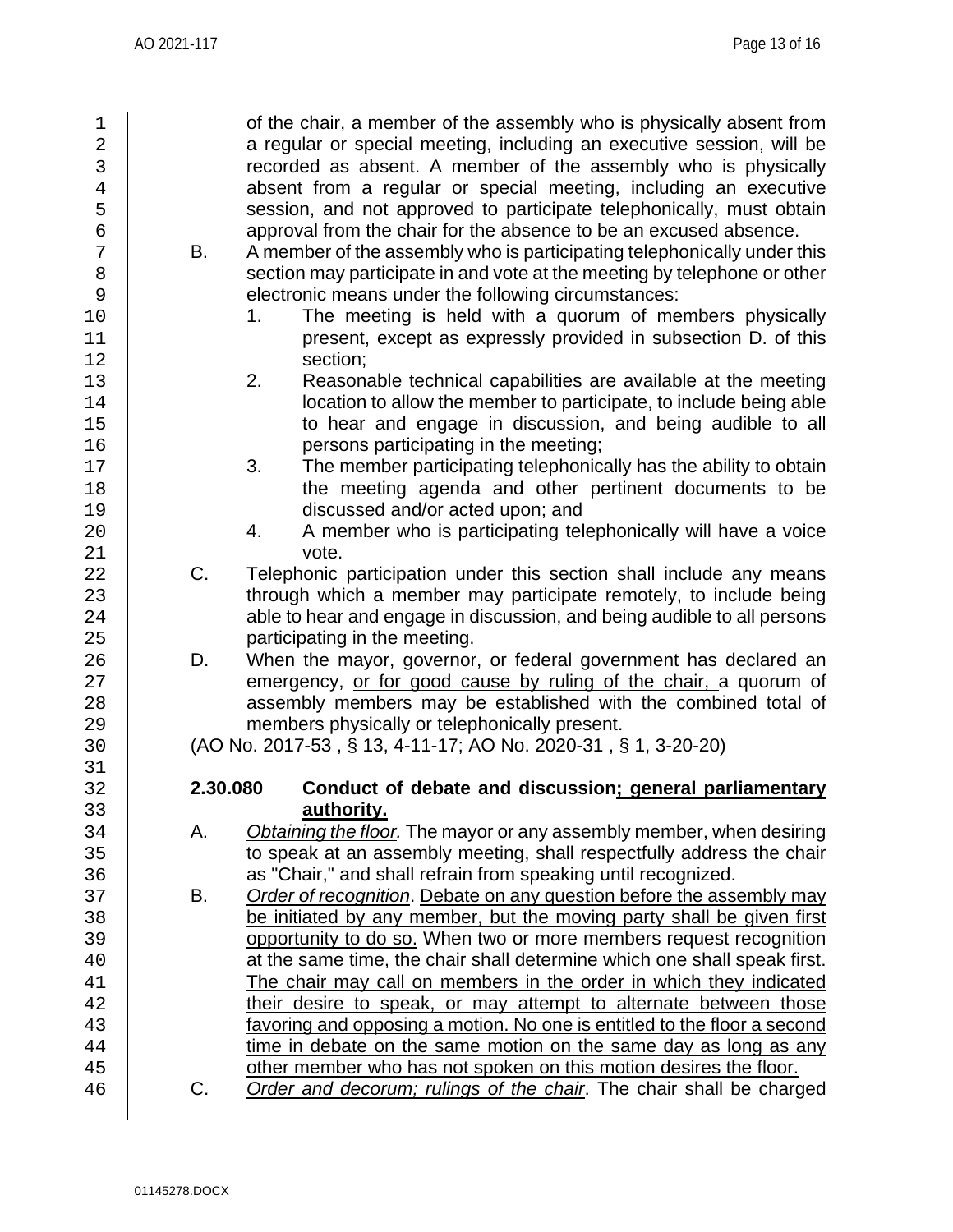| 1              |           | with the responsibility of maintaining order and decorum at all times.      |
|----------------|-----------|-----------------------------------------------------------------------------|
| $\overline{2}$ |           | The chair shall make such rulings as deemed necessary concerning            |
| 3              |           | points of order or concerning spectators. [THE CHAIR SHALL INSTRUCT THE     |
| $\overline{4}$ |           | MEMBERS OF THE PUBLIC TO BE AS BRIEF AS POSSIBLE AND, WHEN SPEAKING         |
| 5              |           | AS AN INDIVIDUAL OR FOR A GROUP, TO CONTAIN THEIR REMARKS TO THREE          |
| $\epsilon$     |           | MINUTES. THE CHAIR MAY, AT THE CHAIR'S DISCRETION, EXTEND THE TIME          |
| 7              |           | FOR REMARKS BEYOND THREE MINUTES WHEN THE SPEAKER IS                        |
| 8              |           | REPRESENTING A GROUP.]                                                      |
| 9              | D.        | Overruling a chair's ruling. Any assembly member may challenge a            |
| 10             |           | ruling of the chair by motion to overrule the ruling of the chair.[,] [AND, |
| 11             |           | IF DULY SECONDED, T] The chair's ruling shall stand unless the motion to    |
| 12             |           | overrule receives a second and is passed[DISAPPROVED] by a majority         |
| 13             |           | vote of the assembly.                                                       |
| 14             | Е.        | Member comments; chair's participation in debate. Every member,             |
| 15             |           | while speaking, shall confine the member's comments to the subject          |
| 16             |           | under debate, and shall not refer to any other member except in a           |
| 17             |           | respectful manner. Members shall generally speak while seated. If the       |
| 18             |           | chair of the assembly wishes to speak in debate, the chair shall            |
| 19             |           | temporarily relinquish control of the meeting to the vice chair or, in the  |
| 20             |           | absence of the vice chair, to any other member present. At the              |
| 21             |           | conclusion of the chair's remarks, the chair shall resume control of the    |
| 22             |           | meeting.                                                                    |
| 23             | F.        | Total time for debate. [DEBATE ON ANY QUESTION BEFORE THE ASSEMBLY          |
| 24             |           | MAY BE INITIATED BY ANY MEMBER, BUT THE MOVING PARTY SHALL BE GIVEN         |
| 25             |           | FIRST OPPORTUNITY TO DO SO.] Total debate on any question before the        |
| 26             |           | assembly shall not be permitted to exceed one hour unless such time         |
| 27             |           | is extended by a majority vote of the assembly.                             |
| 28             | G.        | Amendments and preambles. When an ordinance or resolution                   |
| 29             |           | contains a preamble consisting of one or more statements beginning          |
| 30             |           | "whereas," the preamble may be amended before or after amendment            |
| 31             |           | of the resolving or ordaining clauses has been completed.                   |
| 32             | <u>H.</u> | Previous question. Debate on any pending motion may be ended by             |
| 33             |           | motion to call the previous question. A member may make the motion          |
| 34             |           | by stating, "I call the question." A motion to call the question on a main  |
| 35             |           | motion to adopt a resolution or ordinance with a preamble applies to        |
| 36             |           | debate and amendment of a preamble, unless otherwise stated by the          |
| 37             |           | member making the motion.                                                   |
| 38             |           | A MOTION TO RECONSIDER A VOTE MAY BE MADE ONLY BY A MEMBER WHO              |
| 39             |           | VOTED WITH THE PREVAILING SIDE AND SECONDED BY ANY OTHER MEMBER             |
| 40             |           | OF THE ASSEMBLY. THE MOTION MUST BE MADE AND SECONDED DURING THE            |
| 41             |           | MEETING AT WHICH THE ACTION TO BE RECONSIDERED WAS TAKEN, OR BY             |
| 42             |           | WRITTEN NOTIFICATION TO THE MUNICIPAL CLERK WITHIN 24 HOURS OF THE          |
| 43             |           | ADJOURNMENT OF THE MEETING BY THE MOVING PARTY AND SECOND. A                |
| 44             |           | MOTION TO RECONSIDER MAY NOT BE MADE REGARDING THE ASSEMBLY'S               |
| 45             |           | ACTION ON WHETHER TO PROTEST A STATE LIQUOR LICENSE OR MARIJUANA            |
| 46             |           | LICENSE APPLICATION.                                                        |
|                |           |                                                                             |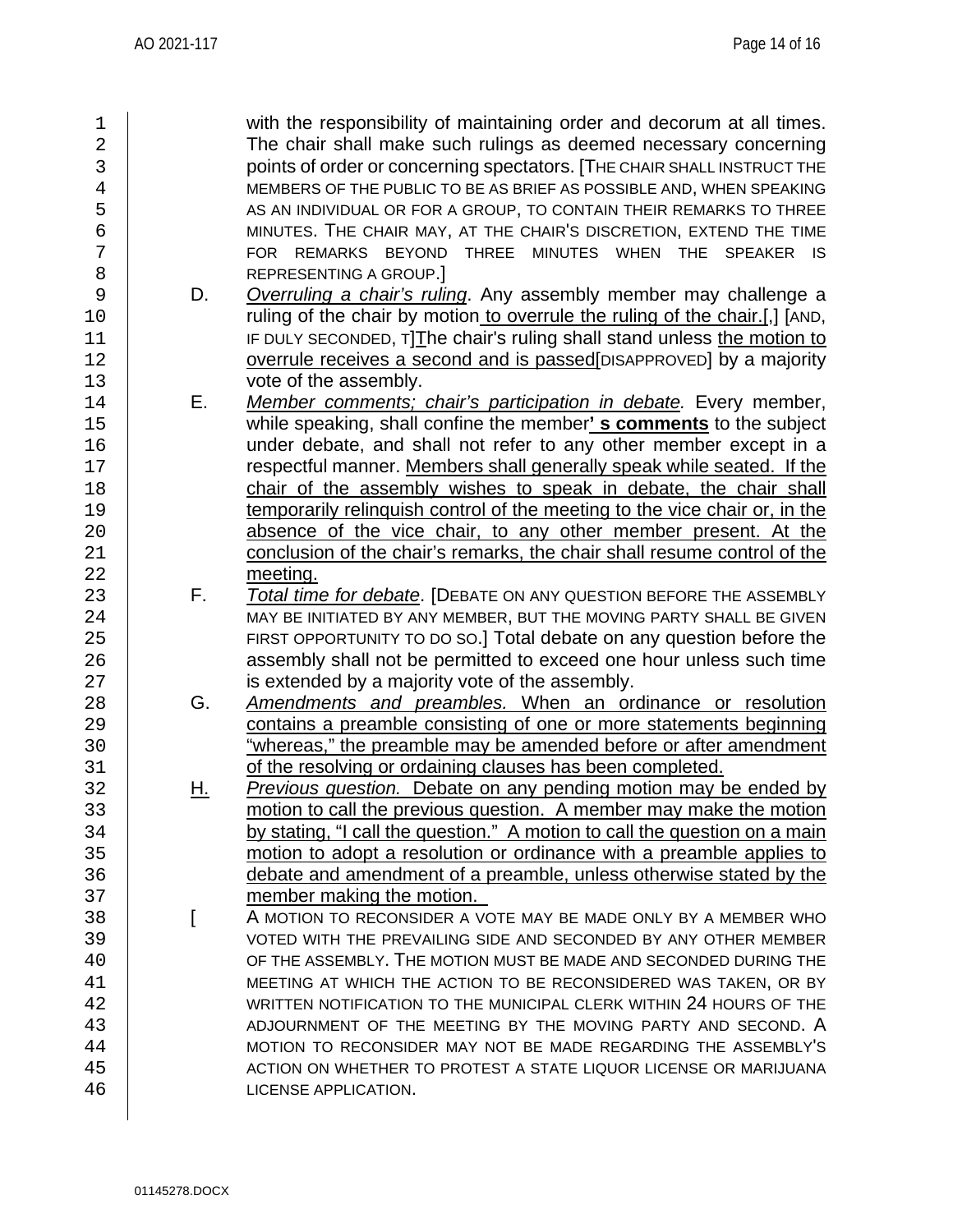$\frac{1}{2}$ 

7

12

2 ANY MEMBER OF THE ASSEMBLY MAY CALL UP A MOTION TO RECONSIDER<br>3 WHICH HAS BEEN DULY MADE AND SECONDED AT ANY TIME DURING THE 3 WHICH HAS BEEN DULY MADE AND SECONDED AT ANY TIME DURING THE 4<br>4 4 MEETING AT WHICH MADE, OR AT THE NEXT MEETING OF THE ASSEMBLY; A<br>MOTION TO RECONSIDER AND ENTER ON MINUTES MAY BE CALLED UP ONLY AT 5 MOTION TO RECONSIDER AND ENTER ON MINUTES MAY BE CALLED UP ONLY AT <br>6 THE NEXT MEETING OF THE ASSEMBLY.

8 A PROPER MOTION TO RECONSIDER, ONCE SECONDED, SUSPENDS<br>9 IMPLEMENTATION AND EFFECT OF THE DECISION FOR WHICH 9 | IMPLEMENTATION AND EFFECT OF THE DECISION FOR WHICH<br>TO | RECONSIDERATION IS SOUGHT, UNTIL THE ASSEMBLY TAKES ACTION ON THAT 10 RECONSIDERATION IS SOUGHT, UNTIL THE ASSEMBLY TAKES ACTION ON THAT<br>11 MOTION. MOTION.

13 H. *MOTION TO RESCIND OR AMEND SOMETHING PREVIOUSLY ADOPTED*. A 14 MOTION TO RESCIND OR TO AMEND SOMETHING PREVIOUSLY ADOPTED MAY 15 BE MOVED BY ANY MEMBER, BUT MUST BE SECONDED. AN ORDINANCE,<br>16 RESOLUTION OR MEMORANDUM MAY NOT BE RESCINDED OR AMENDED BY 16 RESOLUTION OR MEMORANDUM MAY NOT BE RESCINDED OR AMENDED BY<br>17 MOTION AFTER THE EFFECTIVE DATE OF THE ORDINANCE. RESOLUTION. OR 17 MOTION AFTER THE EFFECTIVE DATE OF THE ORDINANCE, RESOLUTION, OR<br>18 MEMORANDUM. OTHER ACTIONS THAT CANNOT BE RESCINDED OR AMENDED 18 MEMORANDUM. OTHER ACTIONS THAT CANNOT BE RESCINDED OR AMENDED<br>19 SEX MOTION TO AMEND SOMETHING PREVIOUSLY ADOPTED ARE AS DEFINED IN 19 BY MOTION TO AMEND SOMETHING PREVIOUSLY ADOPTED ARE AS DEFINED IN<br>20 ROBERT'S RULES OF ORDER, NEWLY REVISED. 20 ROBERT'S RULES OF ORDER, NEWLY REVISED.<br>21 1 APPROVAL A MOTION TO RESCIND 0

- 21 **1 APPROVAL. A MOTION TO RESCIND OR TO AMEND SOMETHING**<br>22 PREVIOUSLY ADOPTED REQUIRES THE APPROVAL OF TWO-THIRDS OF PREVIOUSLY ADOPTED REQUIRES THE APPROVAL OF TWO-THIRDS OF 23 THE ENTIRE ASSEMBLY UNLESS PREVIOUS NOTICE OF THE MOTION HAS<br>24 THE REFINITION OF THE REGULAR MEETING IMMEDIATELY PRECEDING 24 BEEN GIVEN AT THE REGULAR MEETING IMMEDIATELY PRECEDING<br>25 THAT MEETING DURING WHICH THE MOTION IS TO BE CONSIDERED. IF 25 THAT MEETING DURING WHICH THE MOTION IS TO BE CONSIDERED. IF 26 PREVIOUS NOTICE OF THE MOTION HAS BEEN GIVEN, ONLY A MAJORITY (27 NOTION AND THE ASSEMBLY IS REQUIRED FOR APPROVAL. 27 CF THE ASSEMBLY IS REQUIRED FOR APPROVAL.<br>28 2. *EURTHER MOTIONS IF MOTION FAILS*. UPON FAIL
- 28 2. *FURTHER MOTIONS IF MOTION FAILS*. UPON FAILURE OF A MOTION TO 29 RESCIND FOR WHICH PREVIOUS NOTICE HAS ONCE BEEN GIVEN, NO AND THE SAME FURTHER MOTIONS OR NOTICES OF INTENT TO RESCIND THE SAME FURTHER MOTIONS OR NOTICES OF INTENT TO RESCIND THE SAME 31 ACTION ARE IN ORDER. UPON FAILURE OF A MOTION TO AMEND 32 SOMETHING PREVIOUSLY ADOPTED FOR WHICH NO PREVIOUS NOTICE 33 HAS BEEN GIVEN, NO FURTHER MOTIONS OR NOTICES OF INTENT TO AMEND THE SAME ACTION, SUBSTANTIALLY SIMILAR IN SUBSTANCE TO

35 THE FAILED MOTION TO AMEND, ARE IN ORDER.<br>36 3. *TIME LIMIT AND SUSPENSION*. THERE IS NO 36 3. *TIME LIMIT AND SUSPENSION*. THERE IS NO TIME LIMIT ON MAKING 37 EITHER A MOTION TO RESCIND OR TO AMEND SOMETHING PREVIOUSLY<br>38 ADOPTED. THE MAKING OF EITHER MOTION OR THE NOTICE OF INTENT 38 ADOPTED. THE MAKING OF EITHER MOTION OR THE NOTICE OF INTENT (39) AND TO DO SO DOES NOT OPERATE TO SUSPEND THE IMPLEMENTATION OR 39 TO DO SO DOES NOT OPERATE TO SUSPEND THE IMPLEMENTATION OR<br>40 EFFECT OF ANY PRIOR ASSEMBLY ACTION. IN CONTRAST TO A PROPER EFFECT OF ANY PRIOR ASSEMBLY ACTION, IN CONTRAST TO A PROPER 41 MOTION TO RECONSIDER, AND THE EFFECTIVE DATE OF ACTION IS NOT ASSEMBLY DELAYED.

- 42 DELAYED.]<br>43 **I.** General adoption 43 I. *General adoption of Robert's Rules.* In all matters not covered by this 44 chapter, Robert's Rules of Order, Newly Revised, shall govern.<br>45 J. Minor deviations. Minor deviations from the rules and proc
- 45 J. *Minor deviations.* Minor deviations from the rules and procedures<br>46 contained in this chapter and incorporated by the adoption of Robert's contained in this chapter and incorporated by the adoption of Robert's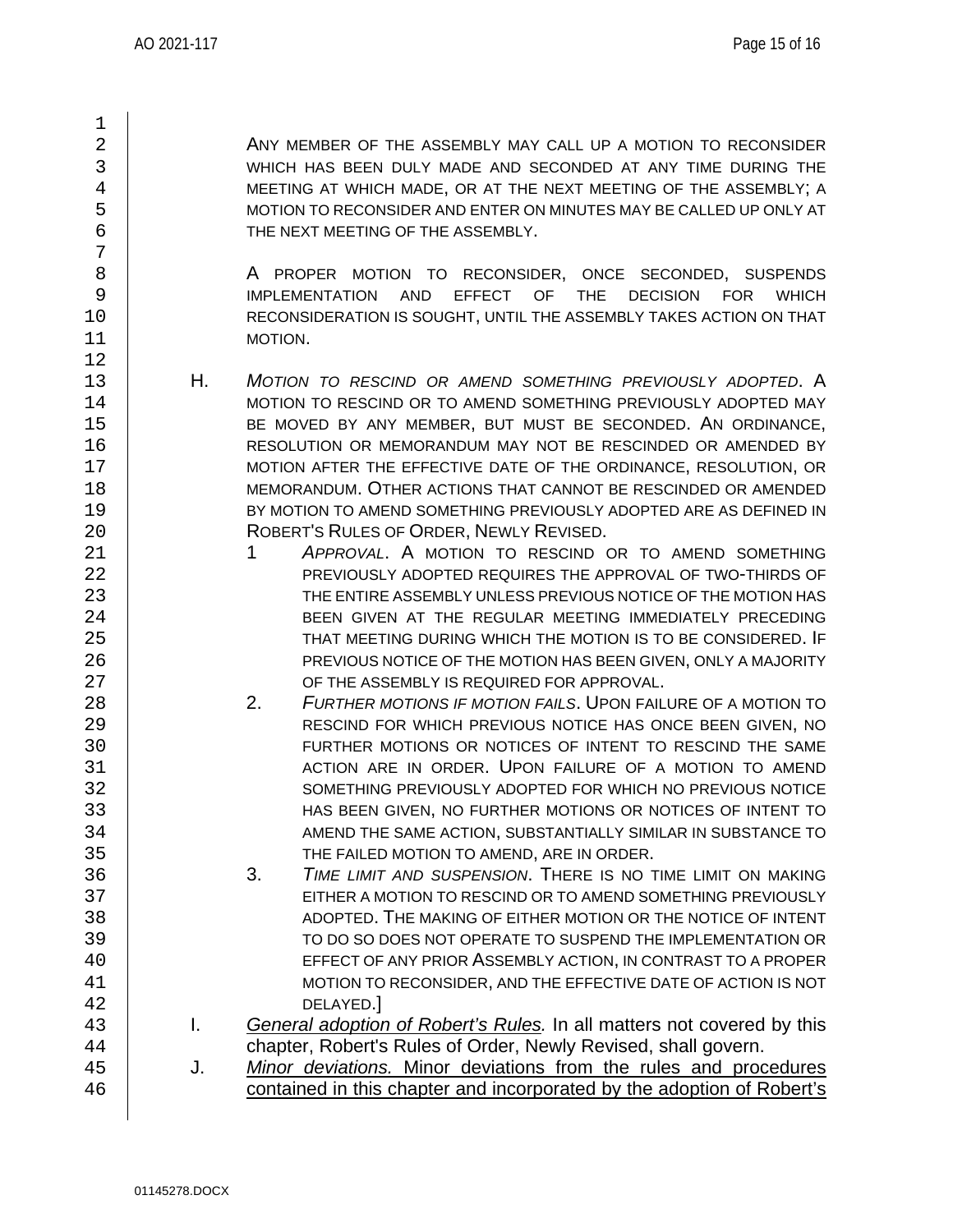| <u>Rules of Order, Newly Revised, shall not be a basis for invalidating any</u><br>otherwise valid assembly action.<br>K.<br>Non-member participation in debate. The rules may be suspended to<br>allow a person other than an Assembly member or the mayor to speak<br><u>in debate, except that:</u><br>Counsel. The municipal attorney and assembly counsel may<br>1.<br>give an opinion, either written or oral, on legal questions; and<br>Municipal Staff. Municipal employees may obtain the floor to<br>2.<br>respond to a question from an assembly member. As a courtesy<br>to the mayor, when the mayor exercises the mayor's right under<br>the Charter to participate in an assembly meeting to the same<br>extent as an assembly member (except that the mayor may not<br>vote), the mayor also may call upon a municipal employee to<br>make comments on the mayor's behalf.<br>(AO No. 13-75; AO No. 78-49; AO No. 91-178(S); AO No. 2017-53, § 14, 4-<br>11-17; AO No. 2019-84, § 1, 7-9-19; Ord. No. 2019-97, § 1, 8-20-19) |  |  |
|-----------------------------------------------------------------------------------------------------------------------------------------------------------------------------------------------------------------------------------------------------------------------------------------------------------------------------------------------------------------------------------------------------------------------------------------------------------------------------------------------------------------------------------------------------------------------------------------------------------------------------------------------------------------------------------------------------------------------------------------------------------------------------------------------------------------------------------------------------------------------------------------------------------------------------------------------------------------------------------------------------------------------------------------------|--|--|
| ***<br>***<br>***                                                                                                                                                                                                                                                                                                                                                                                                                                                                                                                                                                                                                                                                                                                                                                                                                                                                                                                                                                                                                             |  |  |
|                                                                                                                                                                                                                                                                                                                                                                                                                                                                                                                                                                                                                                                                                                                                                                                                                                                                                                                                                                                                                                               |  |  |
| 2.30.083[20.100]<br>Minutes.<br>Minutes of assembly meetings shall be prepared by the municipal clerk. The<br>minutes shall be in any form acceptable to the assembly that accurately<br>reflects members' attendance, motions, amendments, and votes.<br><b>Section 2.</b> This ordinance shall be effective immediately upon passage and<br>approval by the Assembly.<br>PASSED AND APPROVED by the Anchorage Assembly this 19th day of January,<br>2022.<br>$\bigcap$<br>$\mathcal{A}$<br>Jug - N<br>Chair<br><b>ATTEST:</b><br>Barbara A. Jones<br><b>Municipal Clerk</b>                                                                                                                                                                                                                                                                                                                                                                                                                                                                 |  |  |
|                                                                                                                                                                                                                                                                                                                                                                                                                                                                                                                                                                                                                                                                                                                                                                                                                                                                                                                                                                                                                                               |  |  |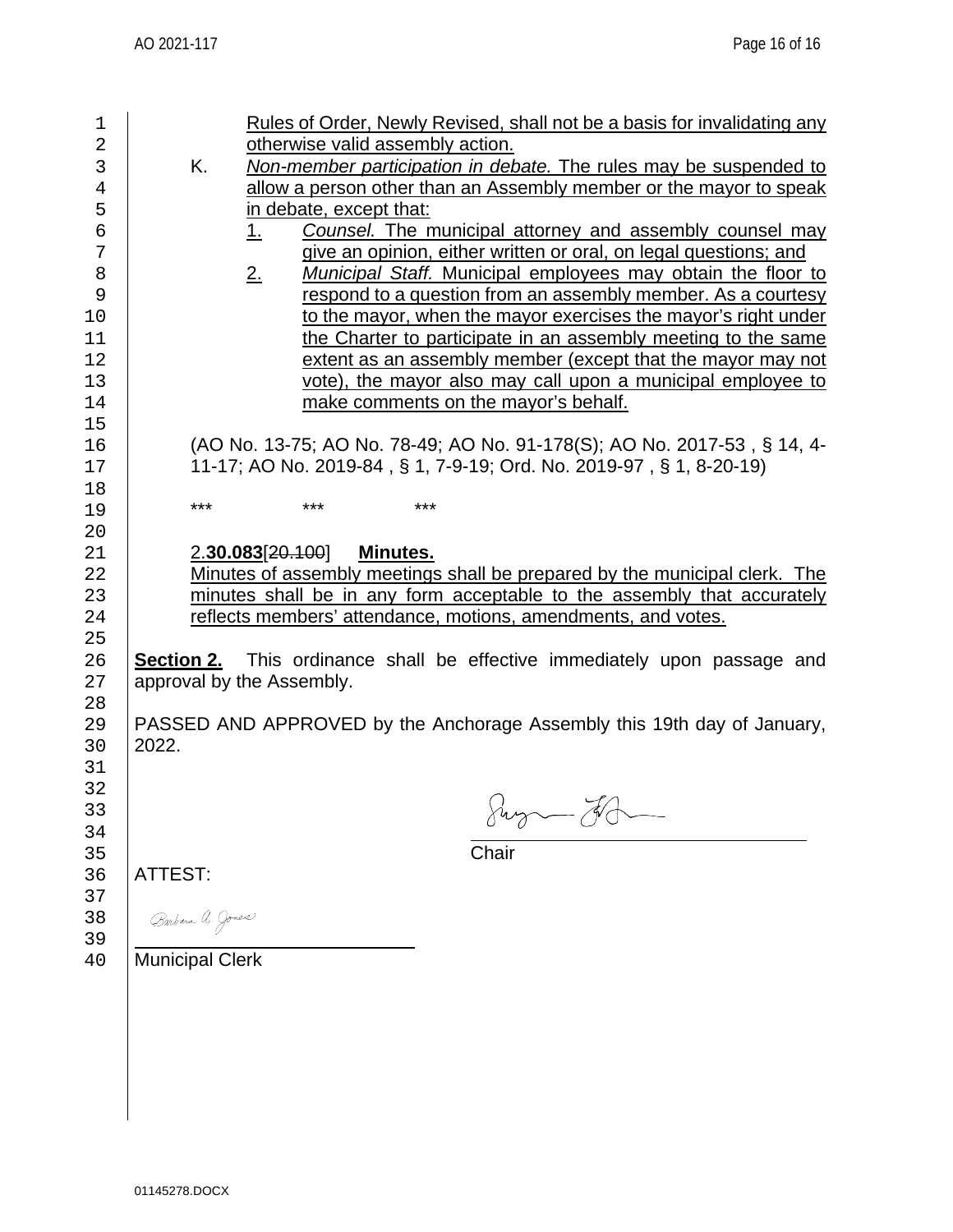

# **MUNICIPALITY OF ANCHORAGE**

## **ASSEMBLY MEMORANDUM**

No. AM 771-2021

Meeting Date: November 23, 2021

 $\frac{2}{3}$ 9 10<br>11  $\begin{array}{c} 14 \\ 15 \end{array}$  $\frac{23}{24}$ 31<br>32 33<br>34

1 **FROM: Assembly Chair LaFrance**

**SUBJECT: AN ORDINANCE OF THE ANCHORAGE ASSEMBLY AMENDING ANCHORAGE MUNICIPAL CODE CHAPTER 2.30** *RULES OF PROCEDURE FOR ASSEMBLY* **TO CODIFY ADDITIONAL RULES OF PROCEDURE FOR THE ASSEMBLY AND PRESIDING OFFICER TO PROMOTE THE EFFICIENT, SAFE AND ORDERLY CONDUCT OF ASSEMBLY BUSINESS.**

11 The ordinance submitted with this memorandum would further codify rules<br>12 of procedure for the Assembly and its presiding officer, to promote the efficient. 12 of procedure for the Assembly and its presiding officer, to promote the efficient, 13 safe, and orderly conduct of assembly business. safe, and orderly conduct of assembly business.

15 Anchorage Municipal Charter section 4.04(c) provides "[t]he assembly by<br>16 ordinance shall determine its own rules and order of business." and section 4.04(a) 16 ordinance shall determine its own rules and order of business," and section 4.04(a)<br>17 provides "[t]he assembly shall elect annually from its membership a presiding 17 provides "[t]he assembly shall elect annually from its membership a presiding 18 officer known as 'chair'." Pursuant to those Charter provisions, the Anchorage 18 officer known as 'chair'." Pursuant to those Charter provisions, the Anchorage<br>19 Municipal Assembly has adopted Rules of Procedure codified in Anchorage 19 | Municipal Assembly has adopted Rules of Procedure codified in Anchorage<br>20 | Municipal Code chapter 2.30 Rules of Procedure for Assembly, including a code 20 Municipal Code chapter 2.30 *Rules of Procedure for Assembly*, including a code 21 provision providing that "In all matters not covered by this chapter, Robert's Rules<br>22 of Order, Newly Revised, shall govern." of Order, Newly Revised, shall govern."

24 The attached ordinance attends to the facts that: (1) some of the Assembly's<br>25 customary practices, such as those relating to immediate reconsideration of an 25 customary practices, such as those relating to immediate reconsideration of an 26 item, are addressed only in Robert's Rules, and not in municipal code: (2) some of 26 item, are addressed only in Robert's Rules, and not in municipal code; (2) some of 27 ithe rules and nomenclature contained in Robert's Rules of Order, Newly Revised, 27 the rules and nomenclature contained in Robert's Rules of Order, Newly Revised,<br>28 depart from traditional Assembly practice: and (3) that further codification of the 28 depart from traditional Assembly practice; and (3) that further codification of the<br>29 Assembly's rules of procedure in municipal code can reduce confusion and provide 29 Assembly's rules of procedure in municipal code can reduce confusion and provide<br>30 areater clarity to the public. areater clarity to the public.

- 
- 

Section 1 of the ordinance amends several provisions of AMC chapter 2.30.

01145279.DOCX 34 AMC 2.30.020 is amended to codify several customary rights and<br>35 authorities of the chair. Many of the items proposed to be codified, such as the 35 authorities of the chair. Many of the items proposed to be codified, such as the 36 rules relating to removal of persons who are creating an actual disturbance and 36 | rules relating to removal of persons who are creating an actual disturbance and<br>37 | the duty of the presiding officer to rule on certain motions, points of order and 37 the duty of the presiding officer to rule on certain motions, points of order and<br>38 requests for information, are addressed in Robert's Rules, but have not been requests for information, are addressed in Robert's Rules, but have not been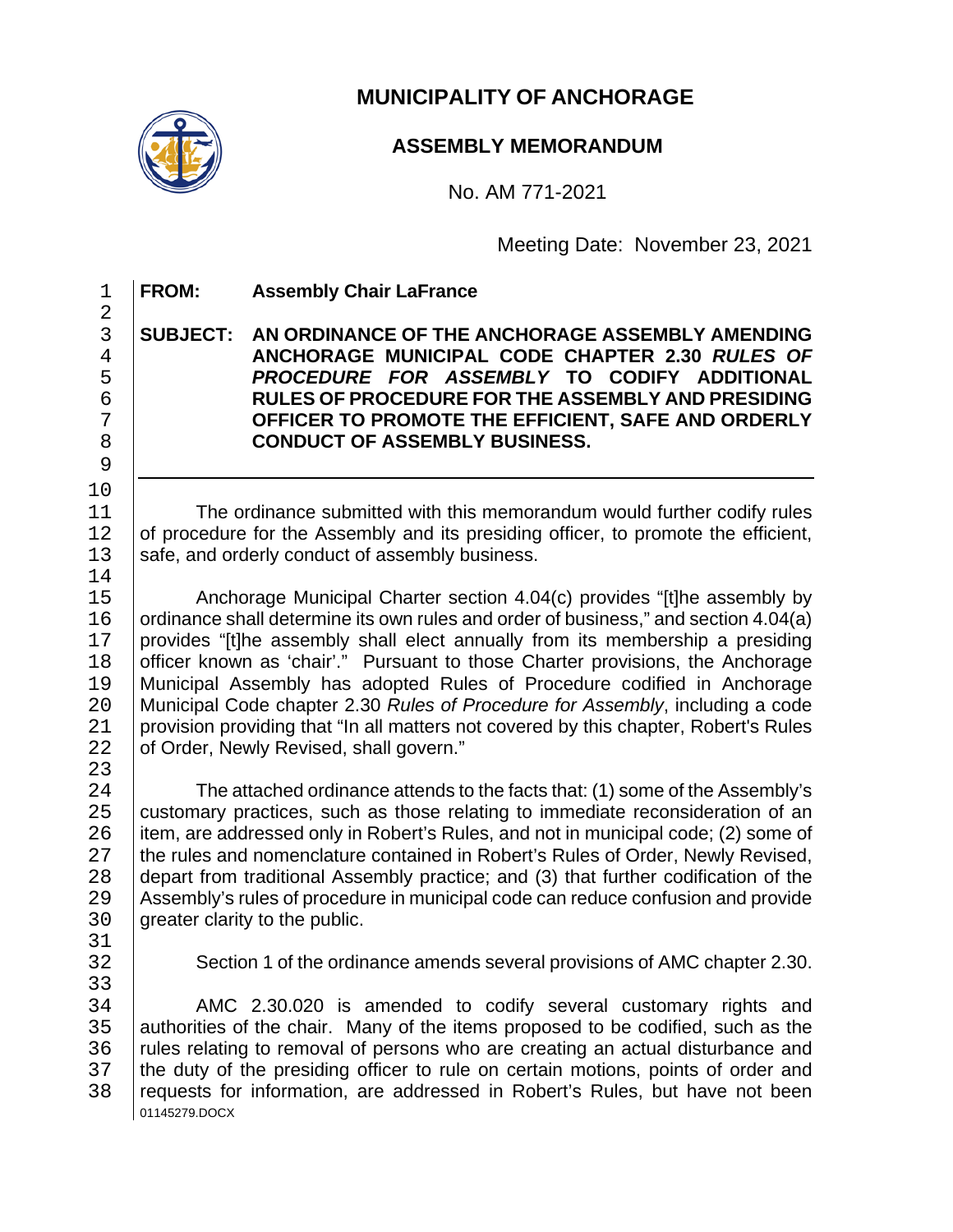1 expressly addressed in code. Others, such the rules relating to seat and office<br>2 assignments, have prevailed by long custom, but are here codified for the first time. assignments, have prevailed by long custom, but are here codified for the first time.

4 AMC 2.30.035 is amended to further clarify the procedure for setting a<br>5 proposed ordinance or resolution for a public hearing, and to clarify the mechanics  $5$  proposed ordinance or resolution for a public hearing, and to clarify the mechanics  $6$  of agendas for special meetings. of agendas for special meetings.

8 | AMC 2.30.040 is amended to codify traditional limits on appearance<br>9 | requests. requests.

11 AMC 2.30.055 is amended to permit persons testifying at a public hearing<br>12 to engage in silent protests, so long as the protest does not impede efficient 12 to engage in silent protests, so long as the protest does not impede efficient 13 conduct of the public hearing. Some content is relocated from current 13 conduct of the public hearing. Some content is relocated from current 14 AMC 2.30.080C, to AMC 2.30.055B, where it more logically belongs. 14 | AMC 2.30.080C. to AMC 2.30.055B., where it more logically belongs.<br>15 | Amendments would also permit the Assembly to close a public hearing in order to 15 Amendments would also permit the Assembly to close a public hearing in order to 16 ass any time sensitive item, or if the item that is the subject of the public hearing 16 pass any time sensitive item, or if the item that is the subject of the public hearing 17 is postponed indefinitely. The section is further amended to adopt quidance related 17 is postponed indefinitely. The section is further amended to adopt guidance related<br>18 to Assembly members' questions of the public, patterned on Model Rules of 18 to Assembly members' questions of the public, patterned on Model Rules of  $19$  Procedure published by the League of Oregon Cities.<sup>1</sup> [1](#page-19-0)9 | Procedure published by the League of Oregon Cities.<sup>1</sup>

21 AMC 2.30.060 is amended to better codify the current interpretation of rules<br>22 related to public hearings for Assembly Resolution, and to make explicit the 22 related to public hearings for Assembly Resolution, and to make explicit the 23 meaning of a cross reference that has occasionally led to confusion. meaning of a cross reference that has, occasionally, led to confusion.

25 A new section, AMC 2.30.065 *Motions*, is added to: (1) clarify when motions 26 | may be made, and (2) codify customary and other rules of Assembly procedure<br>27 | that: (a) are in regular assembly use, but only contained in Robert's Rules (such 27 that: (a) are in regular assembly use, but only contained in Robert's Rules (such 28 as the rule stating, generally, that a motion may not be reconsidered twice, or that 28 as the rule stating, generally, that a motion may not be reconsidered twice, or that 29 a motion to divide the assembly is out of order where the result of a vote is clear) 29 a motion to divide the assembly is out of order where the result of a vote is clear)<br>20 or provisions of code other than AMC 2.30 (such as the rule contained in 30 or provisions of code other than AMC 2.30 (such as the rule contained in 31 AMC 28.85.040C that the Assembly's certification of an election cannot be 31 | AMC 28.85.040C that the Assembly's certification of an election cannot be 32 | reconsidered): (b) are not contained in Robert's Rules (such as those relating to reconsidered); (b) are not contained in Robert's Rules (such as those relating to

3<br>4  $\begin{array}{c} 7 \\ 8 \end{array}$ 10<br>11  $\frac{20}{21}$  $\frac{24}{25}$ 

<span id="page-19-0"></span><sup>01145279.</sup>DOCX <sup>1</sup> *See* LEAGUE OF OREGON CITIES, MODEL RULES OF PROCEDURE FOR COUNCIL MEETINGS (March 2017) at ch. 1 § VI.H(6), available at: [https://www.orcities.org/application/files/1115/7228/7626/ModelRulesofProcedure3-15-](https://www.orcities.org/application/files/1115/7228/7626/ModelRulesofProcedure3-15-19.pdf) [19.pdf](https://www.orcities.org/application/files/1115/7228/7626/ModelRulesofProcedure3-15-19.pdf) ("Councilors may, after recognition by the presiding officer, ask clarifying or follow up questions of individuals providing testimony after that individual has completed his or her testimony. Questions posed by councilors should be to provide clarification or additional information on testimony provided. Questions should not be used as an attempt to lengthen or expand the testimony of the individual. Councilors shall be expected to use restraint and be considerate of the meeting time of the council when exercising this option. The presiding officer may intervene if a councilor is violating the spirit of this guideline."); ch.5 § III.C ("Public comment is a time for comment, it is not a time for debate[.]").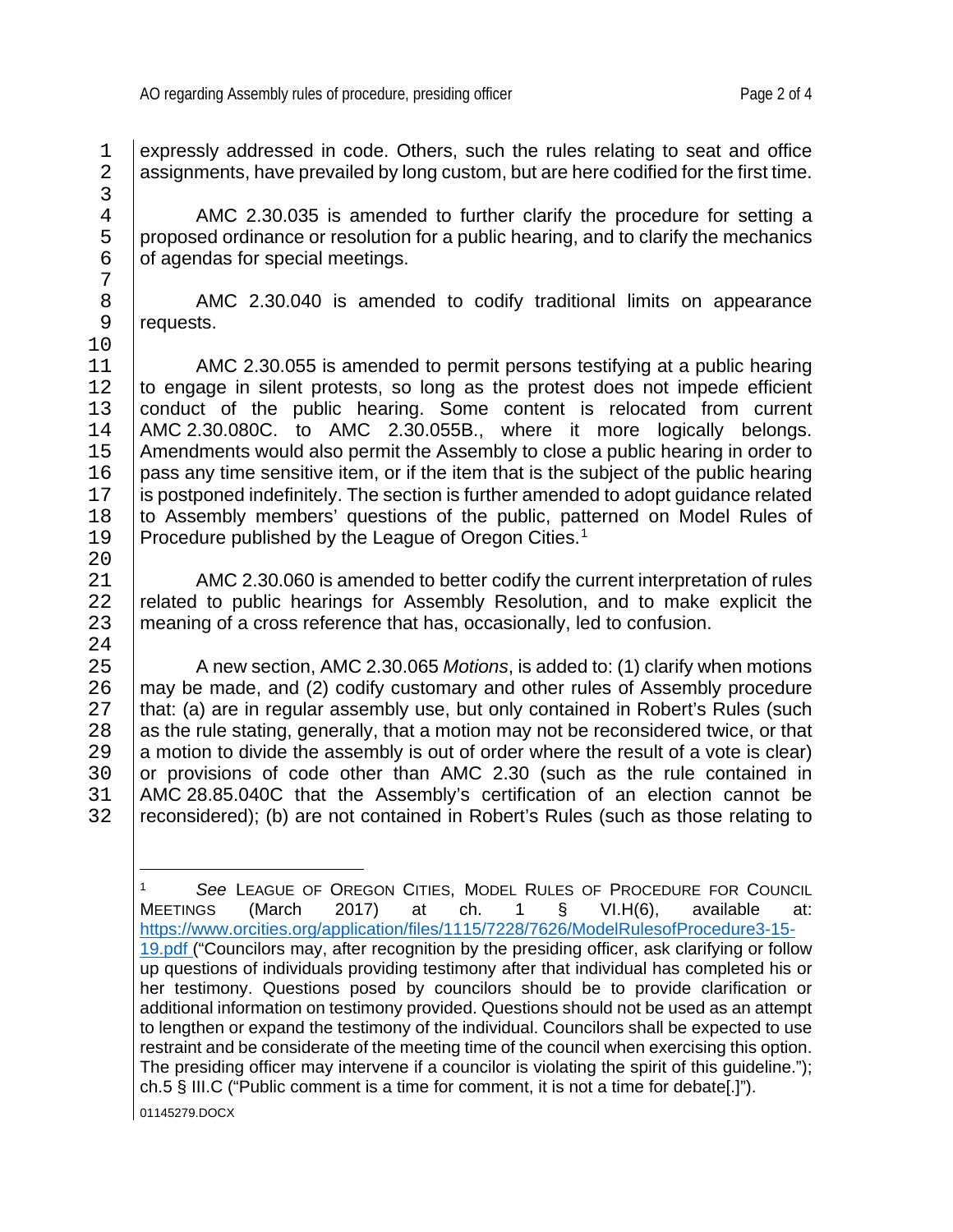5<br>6

11<br>12

15<br>16

public hearings) or (c) that deviate from provisions of Robert's Rules.<sup>[2](#page-20-0)</sup> Portions of <br>2 existing AMC 2.30.080 are also relocated into the new AMC 2.30.065. The new 2 existing AMC 2.30.080 are also relocated into the new AMC 2.30.065. The new section would also permit a motion to be withdrawn without requiring the consent 3 section would also permit a motion to be withdrawn without requiring the consent  $\frac{4}{10}$  of the second. or the assembly.<sup>3</sup> of the second, or the assembly. $3^3$  $3^3$ 

 $6$   $\vert$  AMC 2.30.070 is amended to codify existing assembly practice that when<br>7 the chair places a motion before the assembly by stating the question, the chair 7 the chair places a motion before the assembly by stating the question, the chair<br>8 may state the question by referencing an agenda item or written document. (For 8 | may state the question by referencing an agenda item or written document. (For<br>9 | example. "We now have before as a motion to approve Amendment #4" or "We 9 example, "We now have before as a motion to approve Amendment #4" or "We now have before us a motion to approve AO 2021-121 as amended"). now have before us a motion to approve AO 2021-121 as amended").

12 AMC 2.30.075 is amended to provide that a quorum may be established for 13 aood cause by ruling of the chair by combining total of assembly members 13 good cause by ruling of the chair by combining total of assembly members 14 bhysically and telephonically present. physically and telephonically present.

16 AMC 2.30.080 is amended to clarify that members will generally speak while<br>17 Seated.<sup>4</sup> to remove language made unnecessary by the adoption of 2.30.055, to seated,<sup>[4](#page-20-2)</sup> to remove language made unnecessary by the adoption of 2.30.055, to

- $§ 6:5(1)$  (a motion to postpone indefinitely may be made "if an embarrassing main motion has been brought")
- § 17 (a motion to "lay on the table" is a motion to "to interrupt the pending business so as to permit doing something else immediately")
- § 9:9 ("If two consecutive regular business sessions are separated by no more than a quarterly time interval, then—provided that there is no specified portion of the membership whose term expires before the start of the later session—there are several ways business can go over from the earlier session to the later one. . . ");. fn.3 ("a question cannot be postponed at the May meeting until the September meeting")
- § 41:37 ("Any particular item of business can be taken up out of its proper order by adopting a motion to Suspend the Rules by a two-thirds vote")
- § 37:46 ("Reconsider and enter upon the minutes is a special form of the motion to *Reconsider* that has a different object from the regular motion. Its purpose is to prevent a temporary majority from taking advantage of an unrepresentative attendance at a meeting to vote an action that is opposed by a majority of a society's or a convention's membership")
- $\S$  4:11 ("a motion [may be] made by . . . [a] duly appointed committee").

<span id="page-20-1"></span><sup>3</sup> *Cf.* MODEL RULES OF PROCEDURE at ch. 5 § I(6) ("A motion may be withdrawn by the mover at any time without the consent of the council.").

<span id="page-20-2"></span><sup>4</sup> *Compare id.* § 3:12 ("…except in committees and small boards, a member never speaks while seated").

01145279.DOCX

<span id="page-20-0"></span><sup>2</sup> *Compare* RONR (12th ed.) at: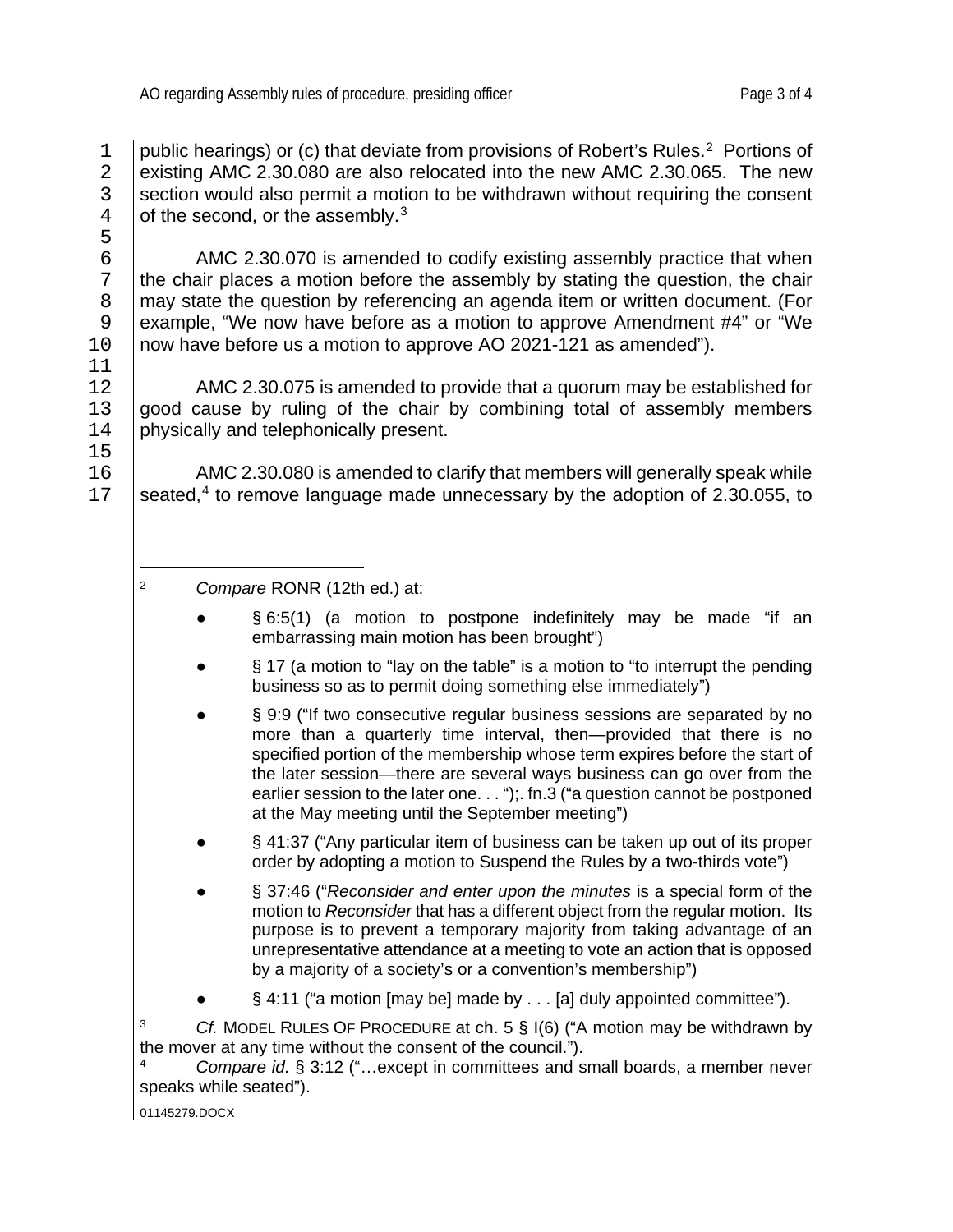clarify how the chair may participate in debate,<sup>[5](#page-21-0)</sup> and to codify rules relating to annormal among and calling the previous question.<sup>7</sup> The section clarifies that minor 2 amendments,  $6$  and calling the previous question.<sup>[7](#page-21-2)</sup> The section clarifies that minor deviations from the rules of procedure are not a basis for invalidating any otherwise 3 deviations from the rules of procedure are not a basis for invalidating any otherwise<br>4 valid assembly action, and generally permits legal counsel and municipal 4 valid assembly action, and generally permits legal counsel and municipal employees on the mayor's behalf, to obtain the floor in debate.<sup>8</sup> 5  $\mid$  employees on the mayor's behalf, to obtain the floor in debate.<sup>[8](#page-21-3)</sup>

T<br>B that minutes of assembly meetings must take.<br>That minutes of assembly meetings must take. that minutes of assembly meetings must take.

We request your support for the ordinance.

12 Prepared by: Assembly Counsel

14 | Respectfully submitted: Assembly Chair Suzanne LaFrance<br>15 | Listrict 6, South Anchorage District 6, South Anchorage

17 | Assembly Vice Chair Christopher Constant<br>18 | Chair Christopher Constant<br>District 1, Downtown Anchorage District 1, Downtown Anchorage

20 Assembly Member Kameron Perez-Verdia District 3, West Anchorage

<span id="page-21-0"></span><sup>5</sup> *Compare id.* at § 43.29 ("To participate in debate, he must relinquish the chair; and in such a case he turns the chair over: a) to the highest-ranking vice-president who has not spoken on the question and does not decline on the grounds of wishing to speak to it; or b) if no such vice-president is in the room, to some other member qualified as in (a), whom the chair designates [but which can prompt a vote]. The presiding officer who relinquished the chair then may not return to it until the pending main motion has been disposed of, since he has shown himself to be a partisan as afar as that particular matter is concerned.")

<span id="page-21-1"></span><sup>6</sup> *Compare id.* at §12:23 ("When a resolution has a preamble (one or more clauses beginning "Whereas"), the preamble is not opened to amendment until after amendment of the resolving clauses has been completed.").

<span id="page-21-2"></span><sup>7</sup> *Compare id.* at § 16:8 ("When a resolution having a preamble . . . is pending, if the *Previous Question* is ordered on the resolution before consideration of the preamble has been reached . . . , the order does not apply to debate and amendment of the preamble, to which the assembly proceeds before voting on the resolution.").

<span id="page-21-3"></span><sup>8</sup> *Compare id.* at § 25:11 fn.7 ("the rules may be suspended to allow a nonmember to speak in debate."). *Cf.* MODEL RULES at ch. 1 § IV.C. ("The city attorney may attend any meeting of the council, and will, upon request, give an opinion, either written or oral, on legal questions.").

<sup>01145279.</sup>DOCX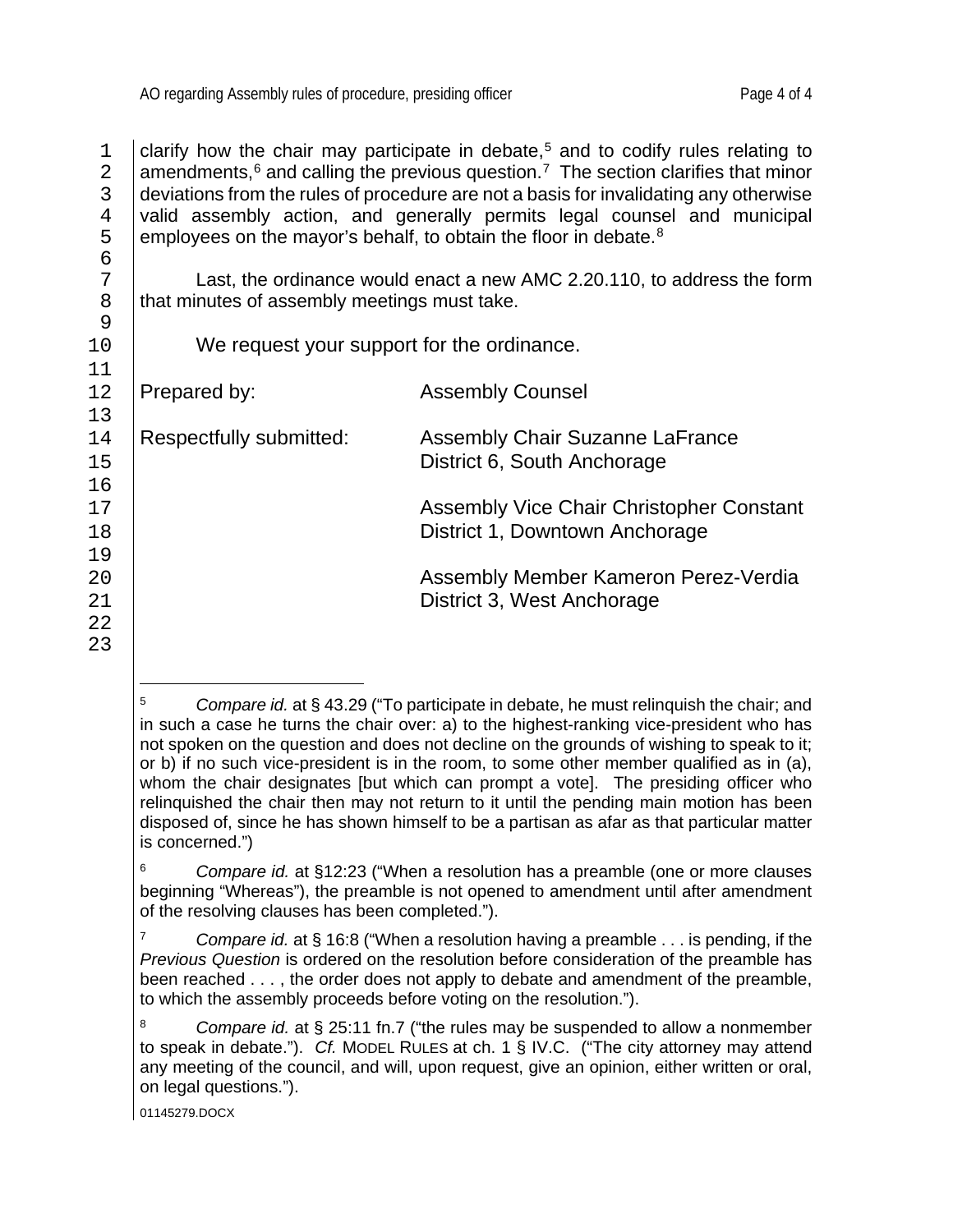**Mayoral Veto Overridden on January 28, 2022**



**Office of the Mayor** 

Date: **January 26, 2022** 

To: **Anchorage Assembly** 

Mayor Dave Bronson From:

Subject: Veto of Ordinance No. AO 2021-117, as amended

Pursuant to Section 2.30.100 of the Anchorage Municipal Code (AMC) and Section 5.02 of the Municipal Charter (Charter), I hereby veto AO 2021-117, as amended, passed at the Assembly's special meeting of January 24, 2022.

I have reviewed the ordinance, heard the testimony, arguments and discussions presented for and against the ordinance, and understand the sentiments expressed during public testimony. It is apparent that AO 2021-117, as amended: (1) impermissibly infringes upon free speech; (2) is inconsistent with state laws related to the possession and carrying of firearms and knives; and (3) impermissibly transfers executive powers of executive branch to the Assembly. For these reasons, this veto should not be overridden.

First, public debate on public issues is a prized American privilege. Under Alaska law, the Charter, and municipal code, the Assembly is required to open meetings to public comment. The freedom to speak includes the freedom not to speak and extends to symbolic acts undertaken to communicate an idea. AO 2021-117, as amended, provides, "An individual may use a portion of their allocated time to engage in silent protest, but while doing so, must not prevent or delay other members of the public from providing testimony while the individual's silent protest continues." However, the autonomy promised by the Bill of Rights and repeatedly affirmed by Supreme Court jurisprudence protects the right not to speak or to provide expression through non-verbal means.<sup>1</sup>

AO 2021-117, as amended, impermissibly encourages verbal expression while disfavoring non-verbal expression. In doing so, the ordinance infringes upon a speaker's ability to choose his or her own method of self-expression. For this reason, the ordinance must be vetoed.

Second, the ordinance provides the Chair of the Assembly the authority "to prohibit members of the public from bringing dangerous or distracting items to Assembly premises if it is being used to create an actual disturbance." Alaska Statute § 29.35.145 provides, however, that the "authority to regulate firearms and knives is reserved to the state, and... a municipality may

<sup>&</sup>lt;sup>1</sup> Education v. Barnette, 319 U.S. 624, 645 (1943) ("The right of freedom of thought and of religion as guaranteed by the Constitution against State action includes both the right to speak freely and the right to refrain from speaking at all...").